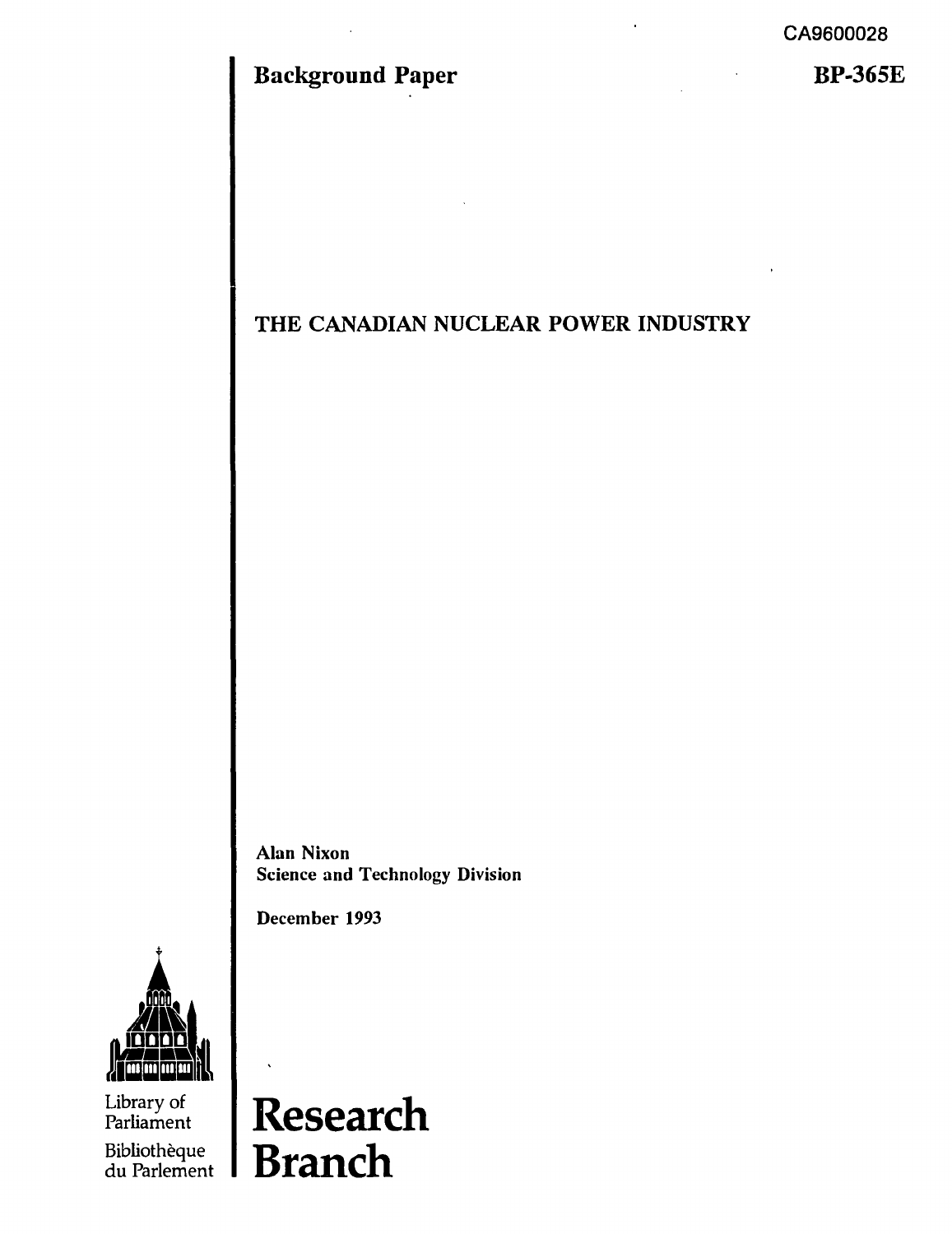The Research Branch of the Library of Parliament works exclusively for Parliament, conducting research and providing information for Committees and Members of the Senate and the House of Commons. This service is extended without partisan bias in such forms as Reports, Background Papers and Issue Reviews. Research Officers in the Branch are also available for personal consultation in their respective fields of expertise.

> ©Minister of Supply and Services Canada 1994 Available in Canada through your local bookseller or by mail from Canada Communication Group -- Publishing Ottawa, Canada K1A 0S9

Catalogue No. YM32-2/365E ISBN 0-660-15639-3

 $\ddot{\phantom{a}}$ 

CE DOCUMENT EST AUSSI PUBUÉ EN FRANÇAIS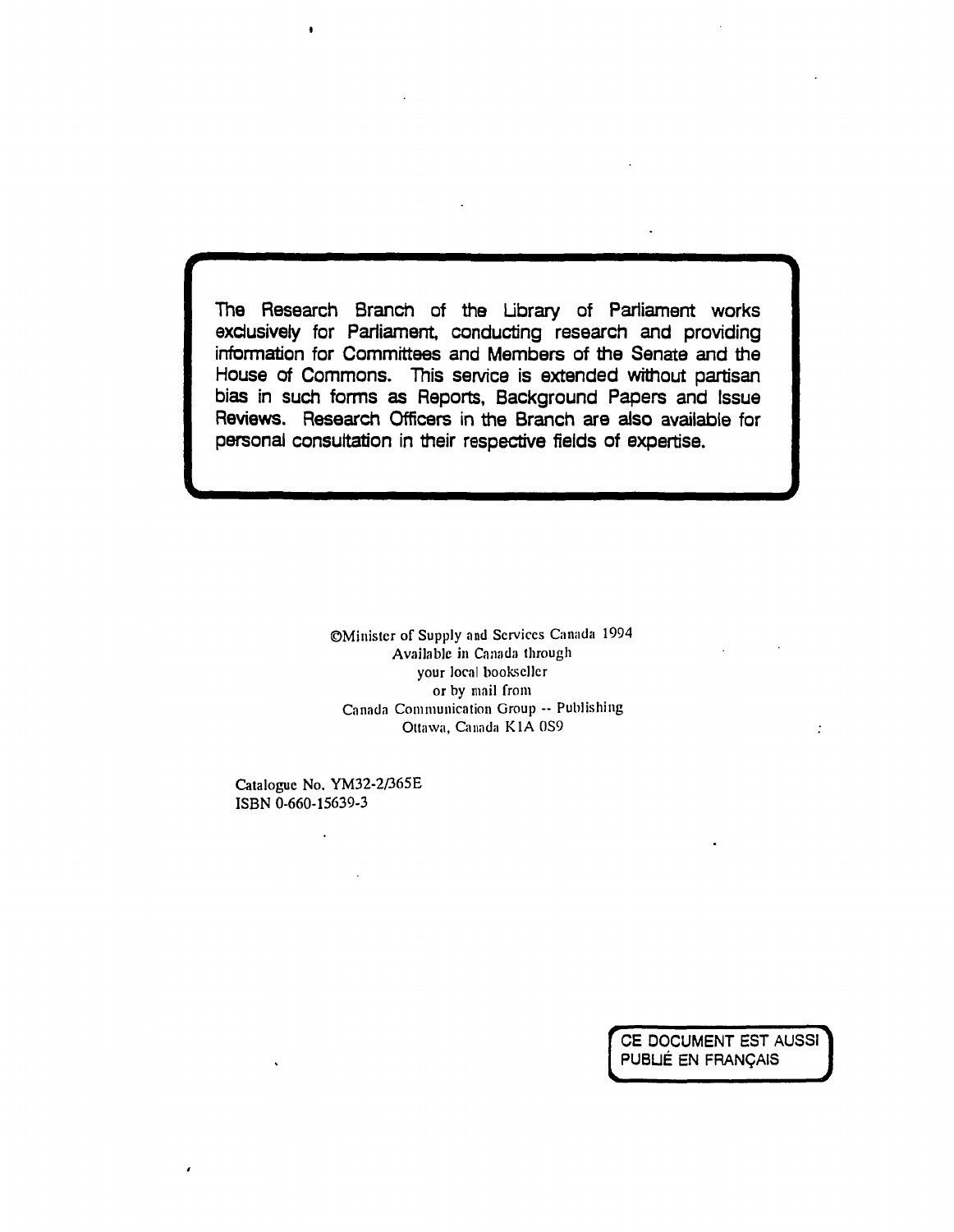$\sim$ 

 $\hat{\mathbf{v}}$ 

 $\mathbf{z}$ 

 $\ddot{\phantom{1}}$ 

 $\bar{\ell}$ 

 $\mathbf{d}_\mathbf{r}$ 

 $\sim$ 

## TABLE OF CONTENTS

Page

| B. Performance   |
|------------------|
|                  |
|                  |
| $\mathbf{4}_{1}$ |
|                  |
|                  |
|                  |
|                  |
| 1. Design        |
| 17               |
|                  |
|                  |
|                  |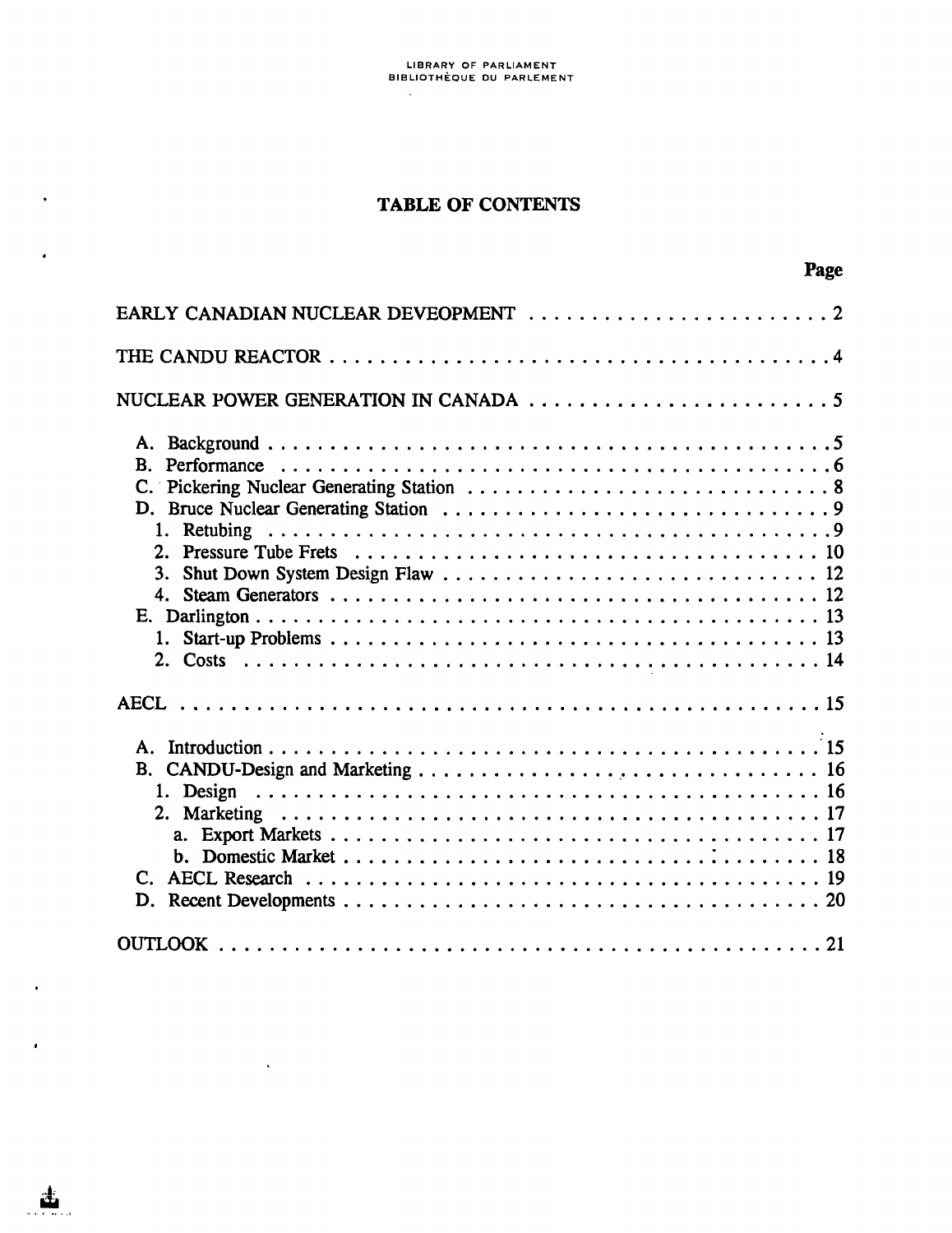

LIBRARY OF PARLIAMENT BIBLIOTHÈQUE DU PARLEMENT

#### **THE NUCLEAR POWER INDUSTRY IN CANADA**

Nuclear power, the production of electricity from uranium through nuclear fission, is by far the most prominent segment of the nuclear industry. The value of the electricity produced, \$3.7 billion in Canada in 1992, far exceeds the value of any other product of the civilian nuclear industry. Power production employs many more people than any other sector, the capital investment is much greater, and nuclear power plants are much larger and more visible than uranium mining and processing facilities. They are also often located close to large population centres.

There is persistent public unease over nuclear power. There are a number of reasons for this. Increasing costs, particularly the escalating costs of building new power stations and refurbishing older stations, calls into question the assumption that nuclear power is cheaper than fossil-fuelled power. There is also a sense that some of the costs of nuclear power, including the costs of waste disposal and decommissioning, may not be fully accounted for. As well, the accidents at Three Mile Island and Chernobyl heightened anxiety over the safety and reliability of nuclear power systems. Reports of possible adverse effects on health from releases of low-level radiation from power plants also cause concern. Since, as yet, there is no decision on the ultimate disposal of nuclear wastes, there is also some sense that the industry is operating on borrowed time. Finally, for some, there is the inevitable association between nuclear power and nuclear weapons.

On the other hand, proponents of nuclear power contend that it can still produce electricity safely and economically and that high-level wastes can be safely disposed of, particularly since the volume of such wastes is relatively small. Proponents also argue that nuclear power is less damaging to the environment than fossil-fuelled power generation.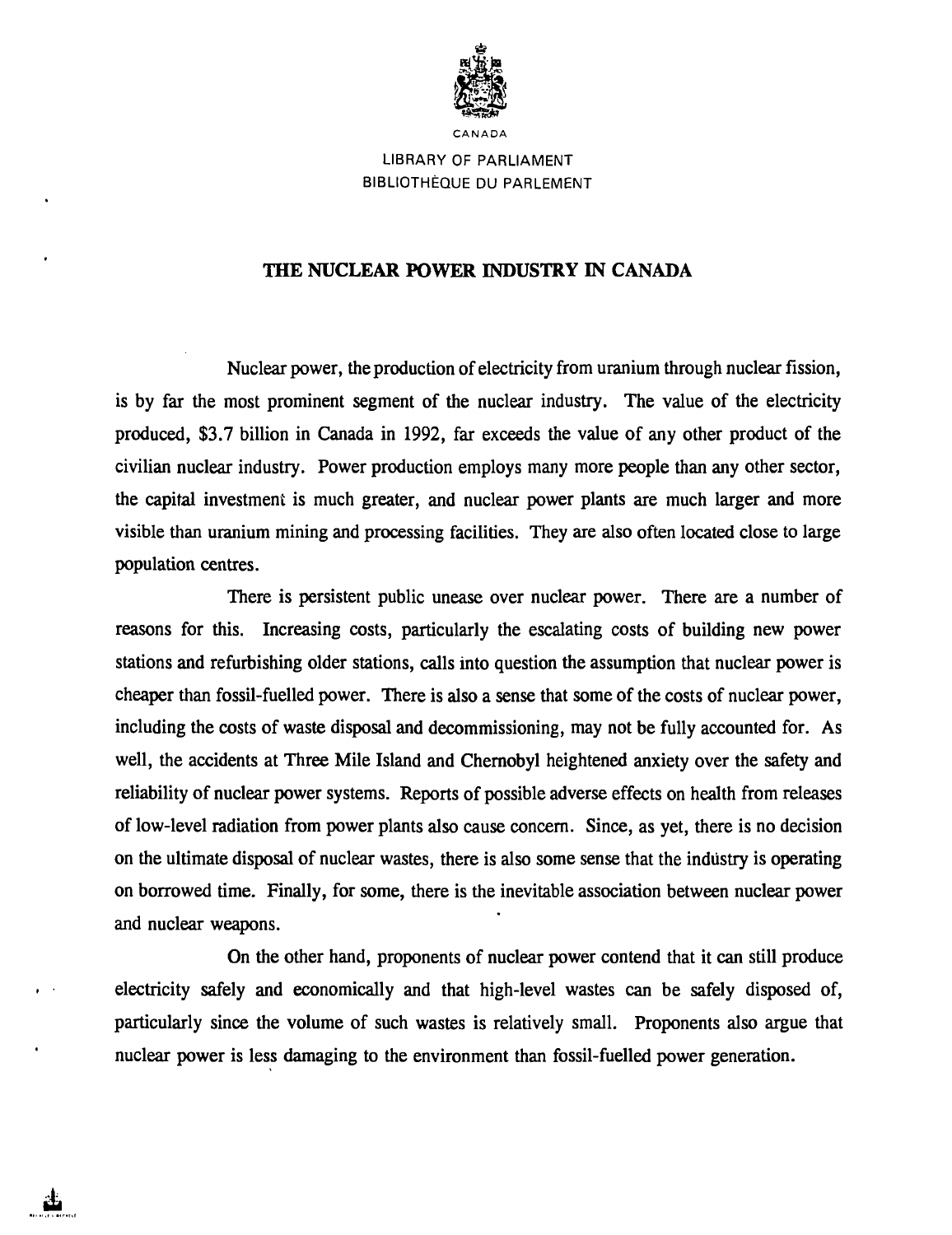This paper provides an overview of some of the enormously complex issues surrounding nuclear power. It describes the Canadian nuclear power industry, addressing in particular its performance so far and future prospects.

### EARLY CANADIAN NUCLEAR DEVELOPMENT

Over much of its history, Canada's CANDU reactor has been one of the most technically successful nuclear reactors. It may seem somewhat surprising that an intermediate industrial power like Canada should have succeeded where other countries have been considerably less successful. Two basic factors are primarily responsible: a core of early experience with nuclear technology in Canada and a decision to design a reactor tailored to Canadian circumstances.

The CANDU reactor has its origins in Canadian collaboration in the Allied program to develop the atomic bomb during the Second World War. In April 1944, a decision was reached by the Combined Policy Committee of the U.S., the U.K., and Canada that this country should build a heavy water reactor to produce plutonium from uranium.<sup>(1)</sup> Chalk River, now the location of AECL's Chalk River Laboratories, was selected as the site.

The first reactor, ZEEP (Zero Energy Experimental Pile), was to be used for research and to provide design information for the second, larger NRX (National Research Experimental) reactor. The initial purpose of the NRX reactor was to demonstrate the feasibility of making fissile material for atomic bombs in a heavy-water reactor.<sup> $(2)$ </sup>

Although ZEEP was the first operational reactor in the world outside the United States, it did not start up until September 1945, too late to be of any significance to the war. In the years following, the emphasis of the work at Chalk River shifted to peaceful developments and the NRX reactor, which began operation in July 1947, gained a reputation as an outstanding research tool.

<sup>(1)</sup> Wilfred Eggleston, *Canada's Nuclear Story,* Harrap Research Publications, London, 1965, p. 101.

<sup>(2)</sup> Gordon H.E. Sims, *A History of the Atomic Energy Control Board,* Minister of Supply and Services, Ottawa, 1981, p. 12-13.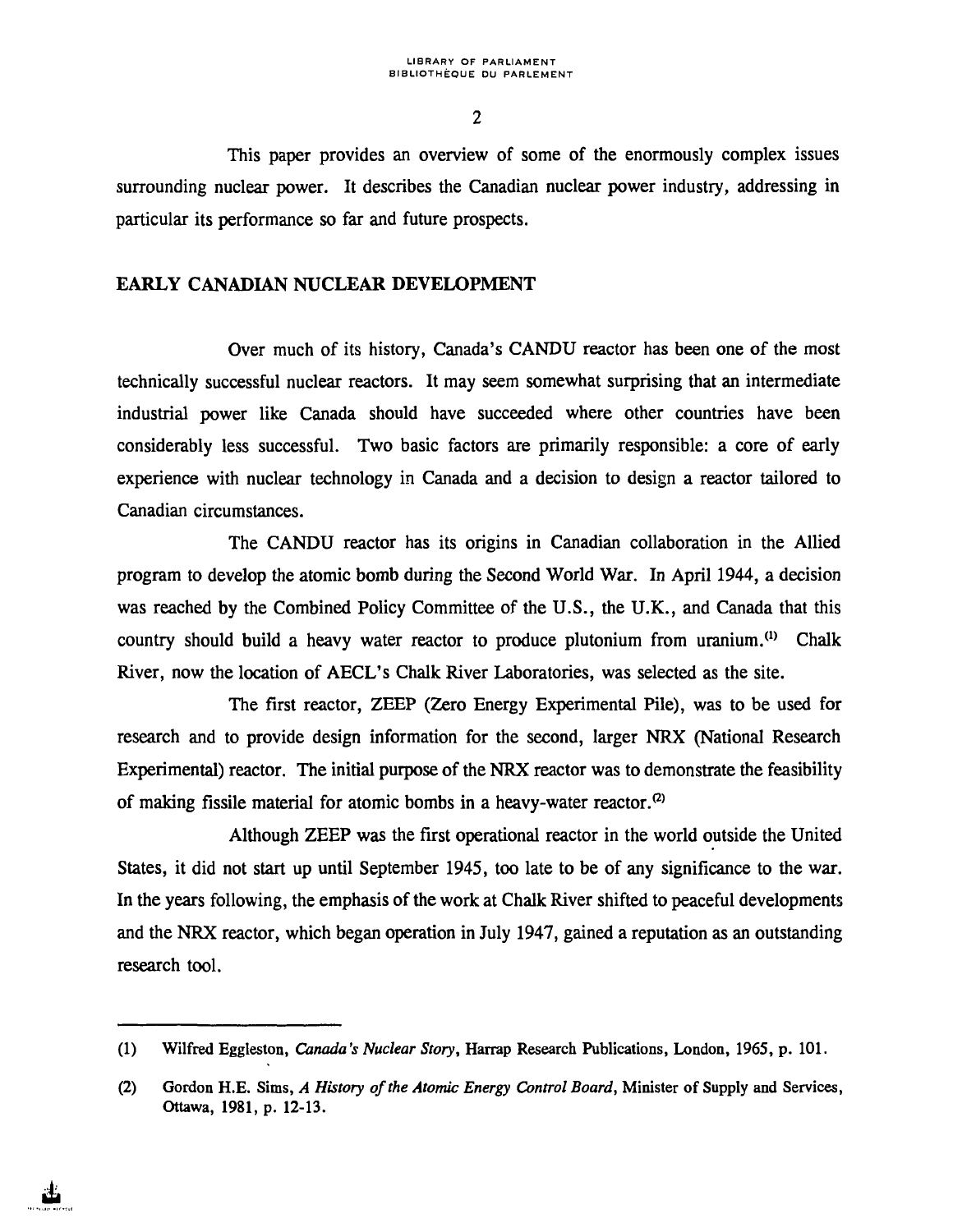In 1946, Canada passed the *Atomic Energy Control Act,* whose main purpose was to control and supervise the domestic development of nuclear energy and to enable Canada to participate in the international control of such energy.<sup>(3)</sup> The Act also established the Atomic Energy Control Board (AECB), which was initially intended to advise the government on policy<sup>(4)</sup> but which would later also assume the role of regulation of Canada's nuclear industry.

Atomic Energy of Canada Limited (AECL) was formed on 1 April 1952, to conduct research and development into the peaceful uses of nuclear science and technology. AECL took over responsibility for the operation of the Chalk River Laboratories,<sup>(5)</sup> which formed the core of the new corporation's activities.

Canada's first power reactor was the 22 MWe prototype NPD (Nuclear Power Demonstration) at Rolphton near Chalk River, which entered service in 1962. NPD was designed and built by a consortium of AECL, Ontario Hydro, and Canadian General Electric. The final NPD design incorporated all the basic characteristics of the CANDU design: natural uranium fuel, separate heavy water moderator and coolant, and a multi-channel horizontal pressure tube reactor core that allows refuelling with the reactor in operation. The name CANDU is derived from Canada Deuterium Uranium.<sup>(6)</sup>

The next stage of development was the 200 MWe station at Douglas Point on Lake Huron. Construction of Douglas Point was authorised in 1959 before the completion of its design and development phase and before the completion of NPD. Part of the justification for the construction of Douglas Point was to establish the real cost of a full-scale plant. By the time NPD began operating in 1962, Douglas Point was already under construction.<sup> $\sigma$ </sup>

Canada's first major commercial generation plant was at Pickering, east of Toronto on the shore of Lake Ontario. Plans for Pickering called for four units each of 500

- (5) Eggleston (1965), p. 148.
- $(6)$  Sims  $(1981)$ , p.' 116.
- (7) *Ibid., p.* 116-117.

<sup>(3)</sup> *Ibid., p.* 177.

<sup>(4)</sup> *Ibid.,* p. 205.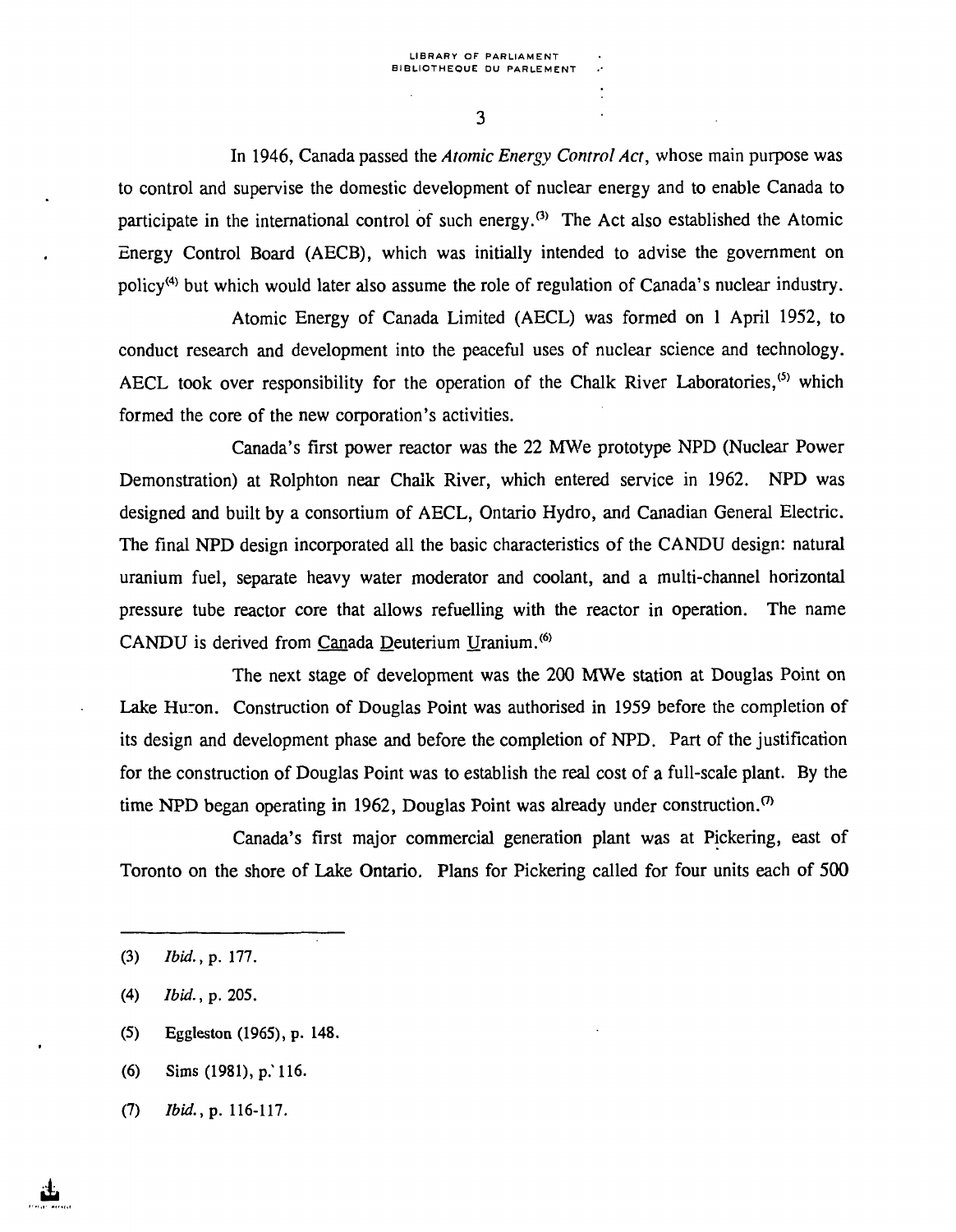MWe capacity; when it was completed in the early 1970s, Pickering was the largest nuclear generating station in the world.

Douglas Point was shut down in 1984 and NPD was shut down in 1987 but the first four units at Pickering continue to operate.

#### **THE CANDU REACTOR**

Conceptually, the production of electricity from uranium is straightforward. The heat produced by the controlled fission of uranium in the reactor core is used to generate steam; this drives turbines which, in turn, drive electric generators.

All the power reactors in Canada are Canadian-designed and built CANDU reactors. The CANDU differs in a number of important respects from virtually all other power reactors. Its principal distinguishing characteristics are: it uses natural rather than enriched uranium; it uses heavy rather than light (normal) water or graphite as the moderator; and the core is contained in pressure tubes rather than in the massive pressure vessel characteristic of pressurized light-water reactors. The core of the CANDU reactor is a large cylindrical vessel called the calandria, which contains the heavy water moderator. Several hundred "calandria tubes" pass from end to end of the vessel. Through the centre of each calandria tube passes a pressure tube containing fuel. Heavy water coolant, flowing through the pressure tubes at high temperature and pressure, transports the heat generated by fission to the steam generators.

The design of the reactor is particularly well adapted to Canadian conditions. The efficiency of heavy water as a moderator makes possible the use of natural rather than enriched uranium as the fuel. This avoids the difficult and expensive process of enrichment or, alternatively, dependence on foreign sources of enriched uranium. The CANDU also makes very efficient use of its fuel. A CANDU reactor uses about 160 kg of uranium to produce a megawatt-year of electricity.<sup>(8)</sup> A fossil-fuelled power plant requires 10,000 barrels of oil or

<sup>(8)</sup> Alan Wyatt, *The Nuclear Challenge: Understanding the Debate,* The Book Press Limited, Toronto, 1978, p. 120.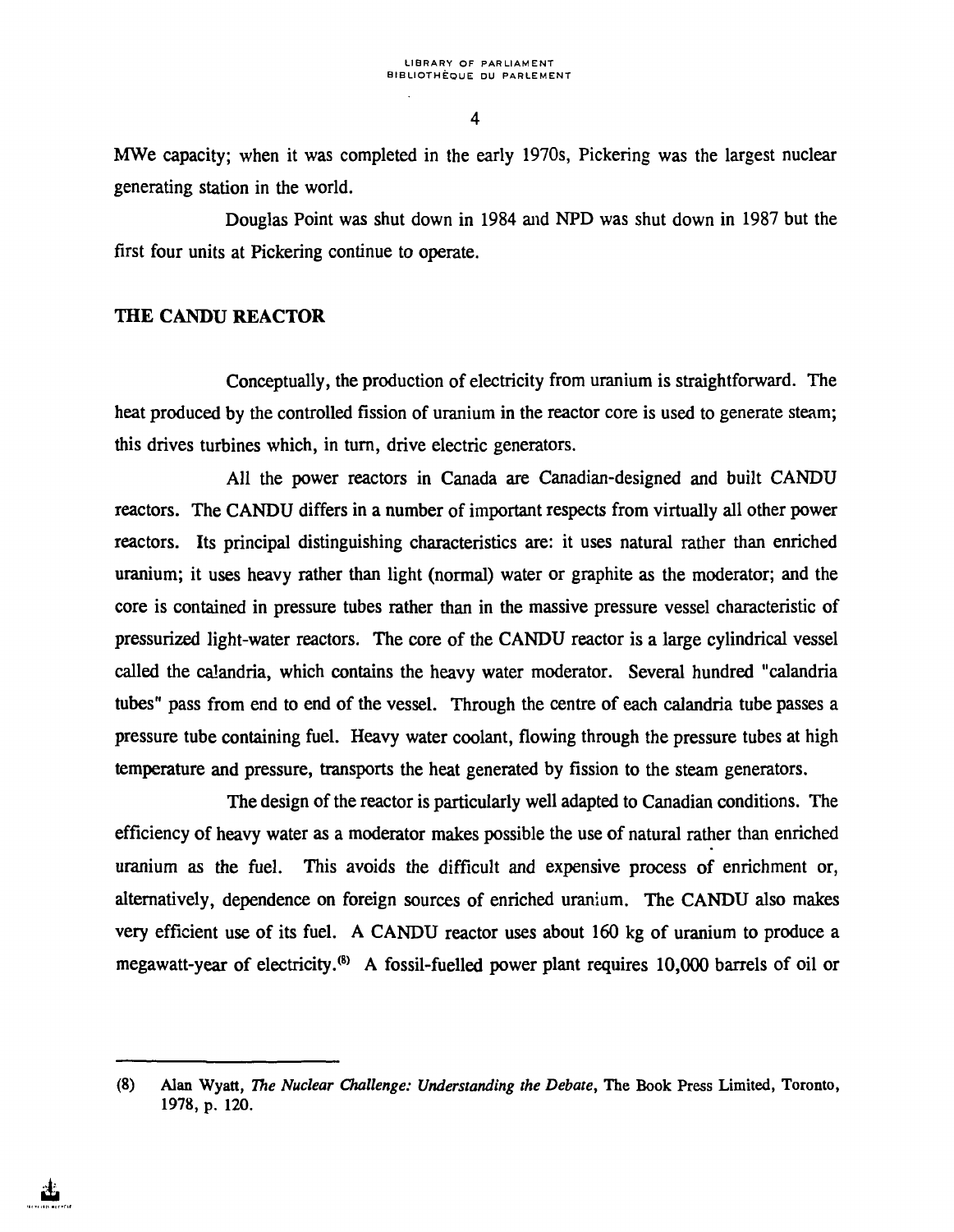2,100 tonnes of coal to produce the same amount of electricity.<sup> $(9)$ </sup> The unit energy fuel costs for a CANDU reactor are less than for either light water reactors or for fossil-fuelled power generation.<sup>(10)(11)</sup>

There are trade-offs, however. The capital cost of a CANDU reactor is higher than that of a light-water reactor of similar capacity. A significant portion of this cost is due to the initial inventory of heavy water. Heavy water is relatively rare, constituting only 0.015% of ordinary water, and is therefore expensive. In 1988, the cost of a kilogram of heavy water was estimated at approximately \$550 and the initial inventory of heavy water was expected to contribute almost 14% of the projected capital cost of the Darlington power station.<sup>(12)</sup>

#### **NUCLEAR POWER GENERATION IN CANADA**

#### **A. Background**

Canada is one of the world's major producers of nuclear energy. In terms of total generation, it ranks sixth after the United States, France, the combined republics of the former U.S.S.R., Japan and West Germany.<sup>(13)</sup> Canada's relative dependence on nuclear power, however, is quite modest. In 1991, Canada generated 16.4% of its electricity generated at nuclear power stations, less than most western European countries, the United States, Japan, Taiwan, South Korea, and a number of other countries. By comparison, France, which has the world's most nuclear-intensive electricity generation, generated 73% (1991) of its electricity from nuclear power.<sup>(14)</sup>

- (11) Ontario Hydro, *Annual Report 1992,* p. 48.
- (12) *Nuclear Energy: Unmasking the Mystery* (1988), p. 139.
- (13) Atomic Energy of Canada Limited, *Nuclear Sector Focus 1993,* p. B-9.
- (14) *Ibid., p.* C-13, C-14.

<sup>(9)</sup> *Fusion: Energy for the Future,* National Fusion Program, AECL Research, Chalk River, Ontario, 1991, p. 12.

<sup>(10)</sup> House of Commons Standing Committee on Energy, Mines and Resources, *Nuclear Energy: Unmasking the Mystery,* Queen's Printer for Canada, Ottawa, 1988, p. 138.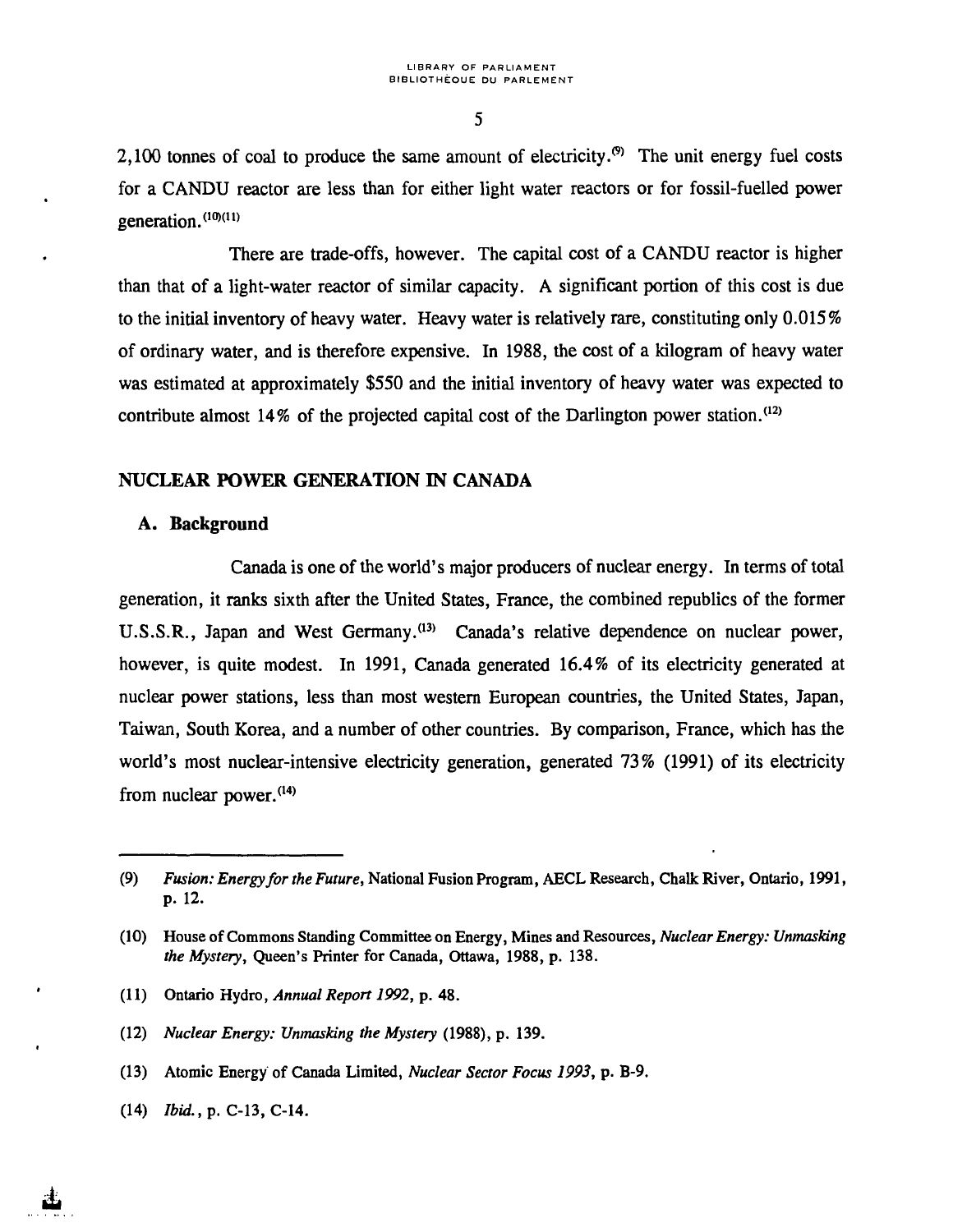In fact, Canada generates as much electricity from coal (17%) as it does from nuclear power. Hydro still accounts for 62% of Canada's electricity while oil and natural gas account for only 2.5 and  $1.6\%$  respectively.<sup>(15)</sup>

The national figures, however, do not depict the distribution of nuclear power within Canada. Of the 22 power reactors currently licensed to operate in Canada, 20 are located in Ontario, one in Quebec and one in New Brunswick. With this concentration of nuclear generating capacity, 50% of Ontario's electricity is generated by nuclear power; few countries exceed such a level. Although it has only one nuclear power station, New Brunswick still generates 35% of its electricity from nuclear power. Quebec, on the other hand, which relies almost exclusively on hydro power, generates only 3% of its electricity from its single nuclear power station.<sup>(16)</sup>

#### B. Performance

In recent years, Canada's nuclear industry has been the focus of a good deal of criticism. How well does it perform and how does it compare to the nuclear power industries of other countries?

A useful indicator of performance is "load factor. " This is the ratio of electricity actually generated by a given reactor to the maximum that it could theoretically generate.<sup> $(17)$ </sup> The load factor is important from an economic point of view because, as this increases, the unit cost of the electricity produced decreases.

(15) *Ibid., p.* E-6.

(16) *Ibid.*

<sup>(17)</sup> Load factors can give only a general indication of performance and strict comparisons will not always be valid. If a country has a mix of different types of generating capacity, nuclear power will generally be used to supply the base load and load factors will tend to be high. However, a country which relies predominantly on nuclear will need to use its nuclear generating capacity to follow load requirements; therefore, it will not always be used to full capacity and load factors will tend to be lower. For individual stations, annual load factors will be high if they have not had an outage to refuel during the measurement period. CANDU reactors are refuelled on power and therefore do not incur refuelling outages.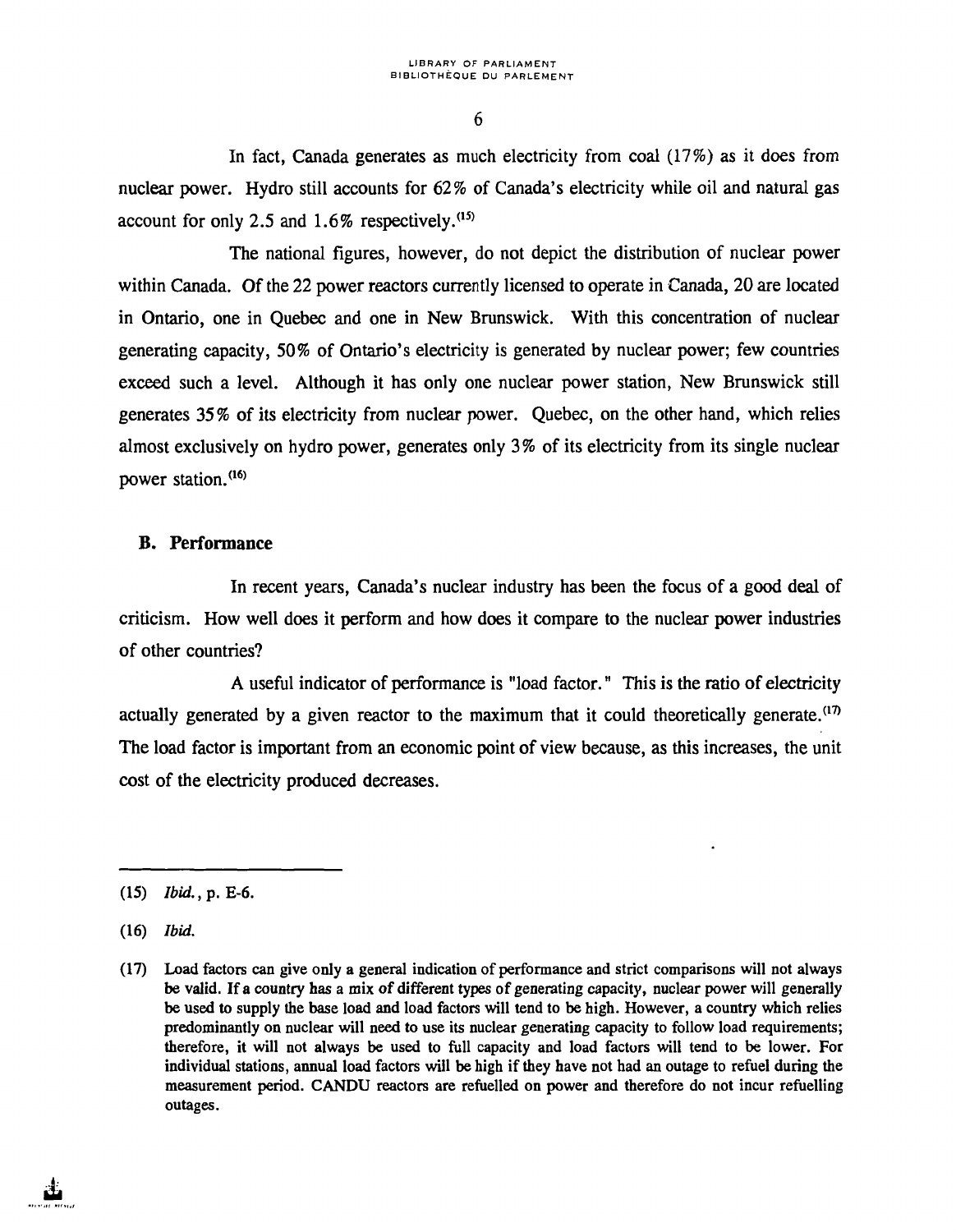For much of their lives, Canada's CANDU reactors, as a whole, have performed well, while the performance of some individual reactors has been exceptional. In fact, Point Lepreau is one of the top three reactors in the world, achieving a load factor of 90.7% over its 10-year life.<sup>(18)</sup> Point Lepreau is not the only outstanding reactor; in terms of lifetime performance, six of the top 20 reactors out of over 350 around the world are Canadian CANDU<sub>s.(19)</sub>

Despite this outstanding performance by some reactors, the overall performance at all operating CANDUs is not as impressive. Table 1 lists load factors for countries with more than four reactors of 150 MWe gross capacity. In terms of the lifetime load factors, Canada ranks 8th with an average of 73.7%; however, in 1992, Canada ranked only 13th, with an average annual load factor of  $65.3\%$ .<sup> $20$ </sup>

Much of the decline in performance can be attributed to aging at the oldest "A" stations; however, teething problems experienced at Darlington have also had an impact. Another general factor appears to have been insufficient maintenance at Ontario Hydro's nuclear plants. The decline in the performance of Bruce A, for example, has been attributed to reduced operations and maintenance budgets through the mid-eighties, which resulted in a growing backlog of maintenance work.<sup>(21)</sup> In 1993, the backlog of corrective maintenance work for Ontario Hydro's five nuclear stations amounted to 18,000 hours.<sup>(22)</sup>

Deterioration of the pressure tubes at Pickering A was one of the first major problems. Since then, there have been a number of other well-publicized problems, which are discussed in the following sections.

(19) *Nuclear Sector Focus 1993,* p. G-2.

<sup>(18) &</sup>quot;1992 Annual Review of Load Factors," *Nuclear Engineering International,* April 1993, p. 24.

<sup>(20)</sup> *Ibid., p.* G-5.

<sup>(21) &</sup>quot;The Cost of Not Doing Maintenance: a Cautionary Tale from Bruce A.," *Nuclear Engineering International,* March 1993, p. 15.

<sup>(22)</sup> Geoffrey Scotton, "Ontario Nuclear Plants Hit Safety Money Woes, " *Financial Post,* 6 December 1993, p. 3.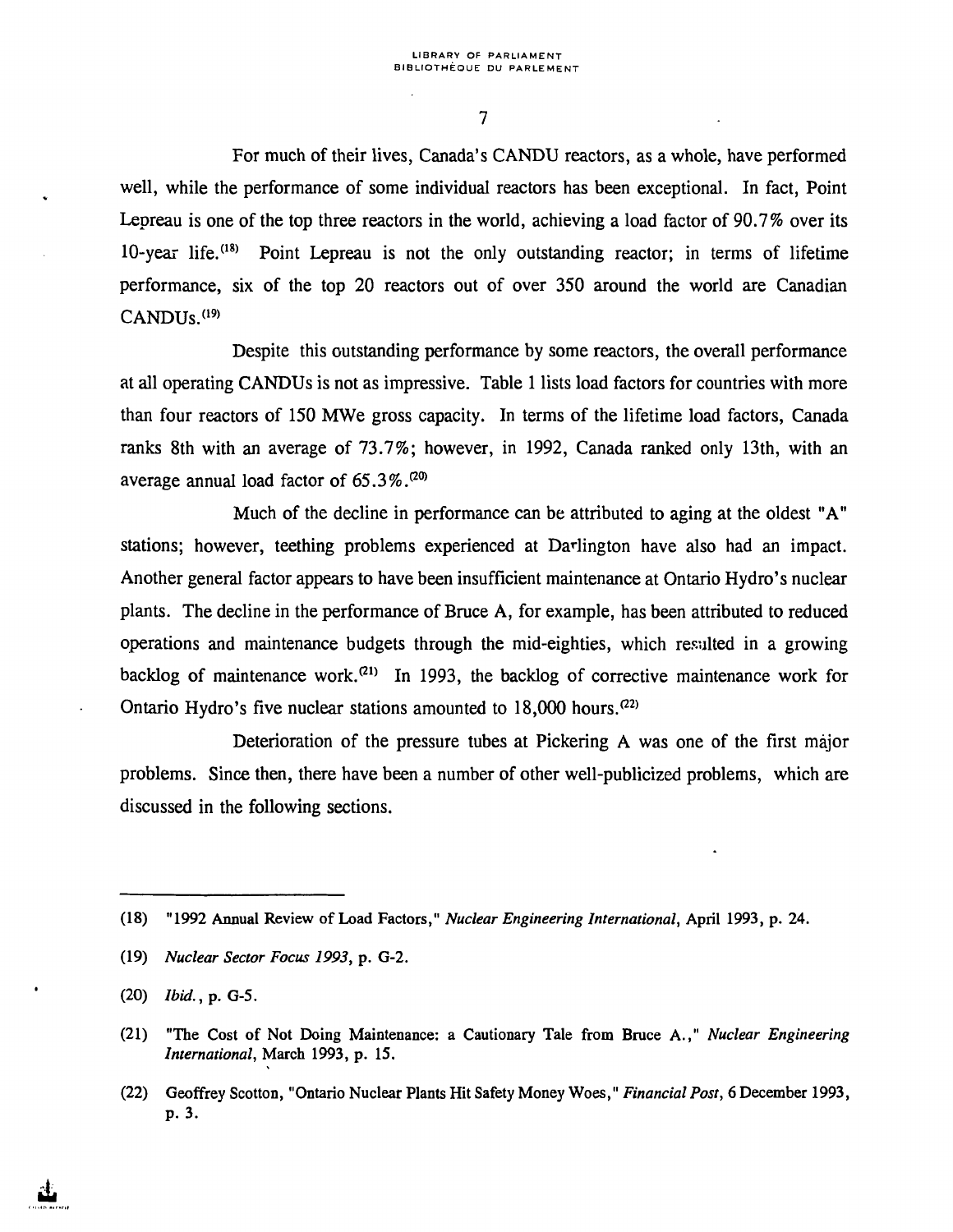| Table 1                                                 |  |  |  |  |  |  |
|---------------------------------------------------------|--|--|--|--|--|--|
| Performance by Country - Ranked by Lifetime Performance |  |  |  |  |  |  |

| Country              | No. of<br><b>Reactors</b> | <b>Annual Load</b><br>Factor $(\%)$ | Lifetime Load<br>(Factor $\%$ ) | Capacity<br><b>MWe</b> |
|----------------------|---------------------------|-------------------------------------|---------------------------------|------------------------|
| Hungary              | 4                         | 87.4                                | 84.3                            | 1,840                  |
| Finland              | 4                         | 89.3                                | 83.8                            | 2,400                  |
| Switzerland          | 5                         | 84.1                                | 81.5                            | 3,109                  |
| Belgium              | $\overline{7}$            | 84.6                                | 81.0                            | 5,751                  |
| Czechoslovakia       | 8                         | 76.3                                | 77.5                            | 3,542                  |
| Spain                | 9                         | 82.9                                | 74.7                            | 7,388                  |
| South Korea          | 9                         | 83.4                                | 74.6                            | 7,758                  |
| Canada               | 19                        | 65.3                                | 73.7                            | 13,904                 |
| Germany              | 21                        | 75.2                                | 72.0                            | 23,814                 |
| Sweden               | 12                        | 76.0                                | 70.6                            | 10,422                 |
| Japan                | 42                        | 72.3                                | 68.9                            | 33,399                 |
| Taiwan               | 6                         | 76.3                                | 67.2                            | 5,144                  |
| France               | 55                        | 62.8                                | 63.1                            | 59,104                 |
| <b>Bulgaria</b>      | 6                         | 35.5                                | 61.9                            | 3,760                  |
| <b>United States</b> | 109                       | 68.5                                | 61.5                            | 106,743                |
| United Kingdom       | 29                        | 52.5                                | 50.8                            | 14,204                 |
| India                | 7                         | 39.7                                | 42.2                            | 1,565                  |

Source: Nuclear Engineering International - February 1993; AECL Nuclear Sector Focus 1993.

## **C. Pickering Nuclear Generating Station**

One of the first major setbacks for the CANDU system occurred in 1983, when a pressure tube ruptured at Pickering 2. This incident led to the eventual retubing of all four Pickering A units. Retubing had been planned, but not as soon as proved necessary.

The CANDU is designed so that the pressure tubes in the core of the reactor can be replaced. In theory, this can effectively double the service life of the reactor. It was originally expected that the pressure tubes would last 15 to 20 years, but the pressure tube at Pickering 2 had been in service for only 11 years when it failed.<sup> $(23)$ </sup>

<sup>(23)</sup> Geoff McCaffrey, AECL CANDU, personal communication.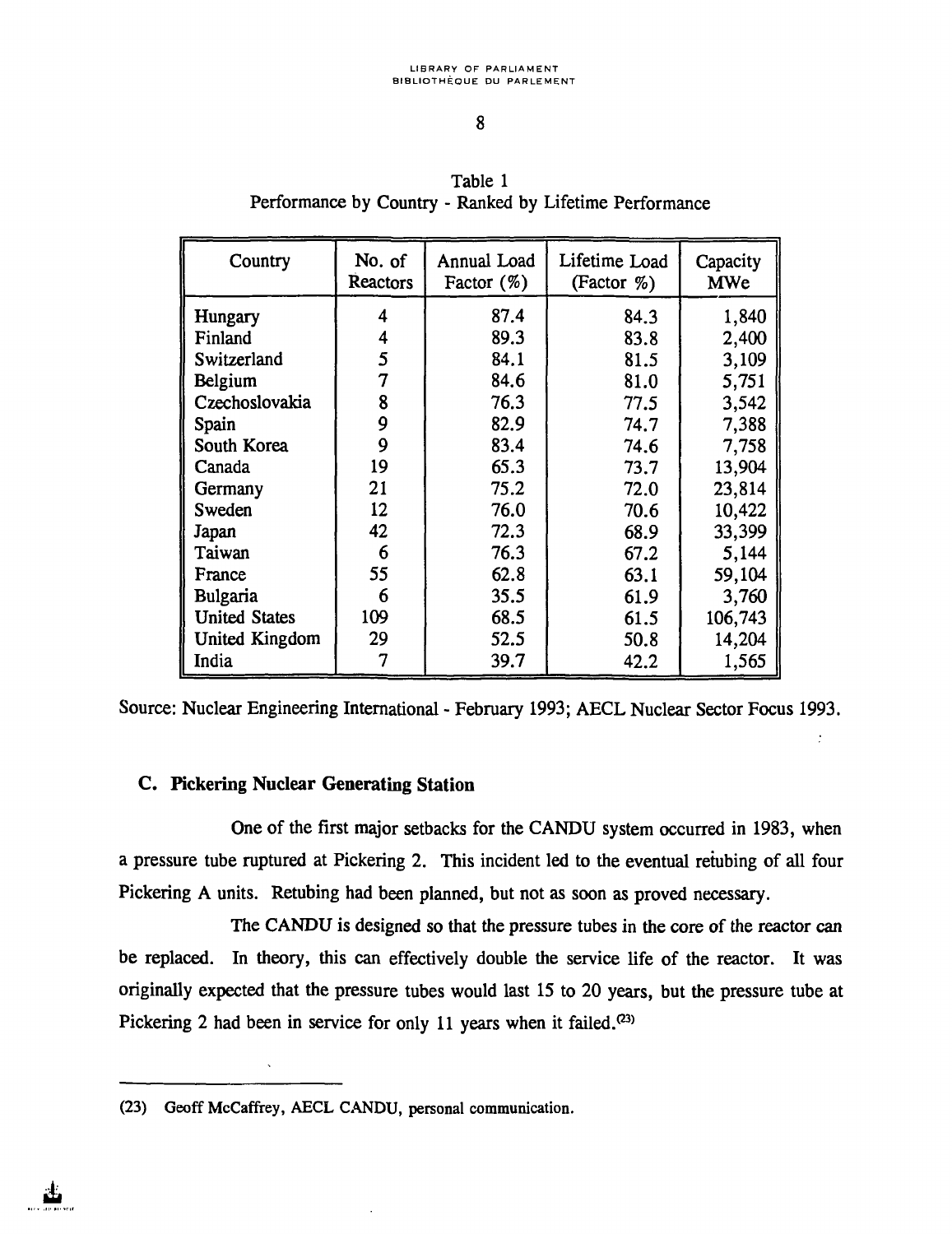Several factors contributed to the failure. During operation, the pressure tubes have a tendency to elongate. Spacers, called garter springs, which should have kept the pressure tubes centred inside the calandria tubes, had shifted out of position, allowing the pressure tube to sag and in some cases contact the cooler, outer calandria tube. The zirconium alloy used for the pressure tubes at Pickering 1 and 2 was also more susceptible to hydrogen absorption than expected. The hydrogen, which is produced by the effect of radiation on the heavy water coolant, formed hydrides, which migrated to the cooler contact points where they caused the alloy to become brittle, forming blisters and eventually cracks. Later CANDUS used a more hydride-resistant alloy for the pressure tubes and tighter-fitting garter springs with much less tendency to move. These later CANDUs are thus much less susceptible to pressure tube deterioration.

All four Pickering A units have been now retubed. The first, Pickering 2, took four years to retube. The last, Pickering 4, took only 19 months.<sup> $(24)$ </sup> Retubing is expensive, not only because of the direct cost but because of the cost of buying replacement power. The direct cost of retubing Pickering 1 and 2, for example, was \$402 million but the cost of replacement power for each unit was approximately \$200,000 to \$250,000 a day.<sup> $(25)$ </sup>

Since retubing, the first three units to be retubed at Pickering A have performed well, with a combined load factor of over 80% in 1992. In fact, the performance of Units 2 and 3 was outstanding, at close to 90% load factor for both.<sup> $(26)$ </sup>

#### **D. Bruce Nuclear Generating Station**

#### **1. Retubing**

After Pickering A, Bruce A, which started operation between 1977 and 1979, is the oldest multi-unit station in Ontario Hydro's complex of nuclear generating stations. Until recently it had been anticipated that the four stations at Bruce A would be the next to be retubed

<sup>(24)</sup> *Ibid.*

<sup>(25)</sup> *Nuclear Energy: Unmasking the Mystery* (1988), p. 140.

<sup>(26) &</sup>quot;1992 Annual Review of Load Factors," *Nuclear Engineering International* (1993), p. 20-21.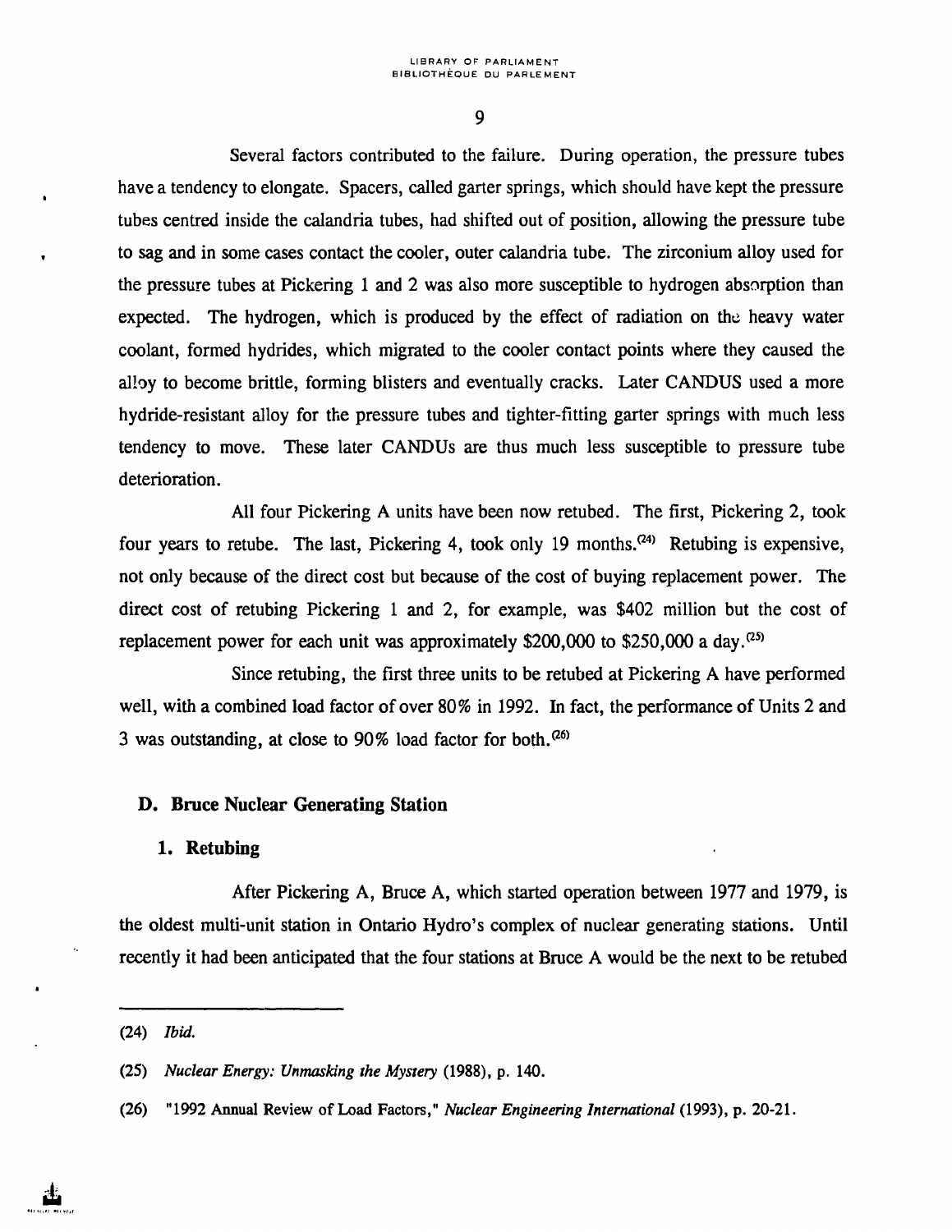and refurbished. In principle, this would allow Bruce A to operate at high capacity until the end of its planned design life around 2017. Without retubing, operation of Bruce A would have to be phased out over the next decade.

As already noted, retubing Bruce A would represent a massive expenditure for Ontario Hydro at a time when it is already heavily in debt. The total cost has been estimated at about \$3 billion, approximately \$2 billion for repairs to the reactors and an additional \$860 million to refurbish the station.<sup> $(27)$ </sup> In March 1993, Ontario Hydro announced that it had deferred plans to retube the four units at the Bruce A Nuclear Generating Station, which would continue to be operated as long as safety permitted. $^{(28)}$ 

A recent technical development may enable Ontario Hydro and other CANDU owners to avoid or delay the difficult choice between expensive repairs or early retirement of some CANDU reactors. The development is an improved version of a tool called a SLAR, (Spacer Location and Repositioning).<sup>(29)</sup> The SLAR is used to recentre the pressure tube inside the calandria tube and to reposition the garter springs. The SLAR can also measure the amount of sag and can use an ultrasonic probe to detect the location and severity of any blistering of the pressure tube.

The SLAR has already been used successfully at Bruce 4. If the tool continues to work as well as expected, it will extend the life of the pressure tubes, at a conservative estimate, by five to seven years. New Brunswick Power has already committed itself to a fullscale SLAR program, which is expected to postpone the scheduled retubing of its Point Lepreau reactor by ten years from 1998 to  $2008$ .<sup> $30$ </sup> By then, the pressure tubes will have been in service for 25 years.

#### 2. Pressure Tube Frets

Another problem that has received considerable attention is a condition known as fretting. The station primarily affected is Bruce A. The cause is somewhat complex but the end

<sup>(27) &</sup>quot;Canada's Nuclear Watchdog..." *CP Newswire,* 1 May 1993.

<sup>(28)</sup> Ontario Hydro, *Annual Report 1992,* p. 11.

<sup>(29) &</sup>quot;Revised SLAR Tool Puts Off Retubing, " *Nuclear Engineering International,* April 1993. p. 10.

<sup>(30)</sup> Geoff McCaffrey, AECL CANDU, personal communication.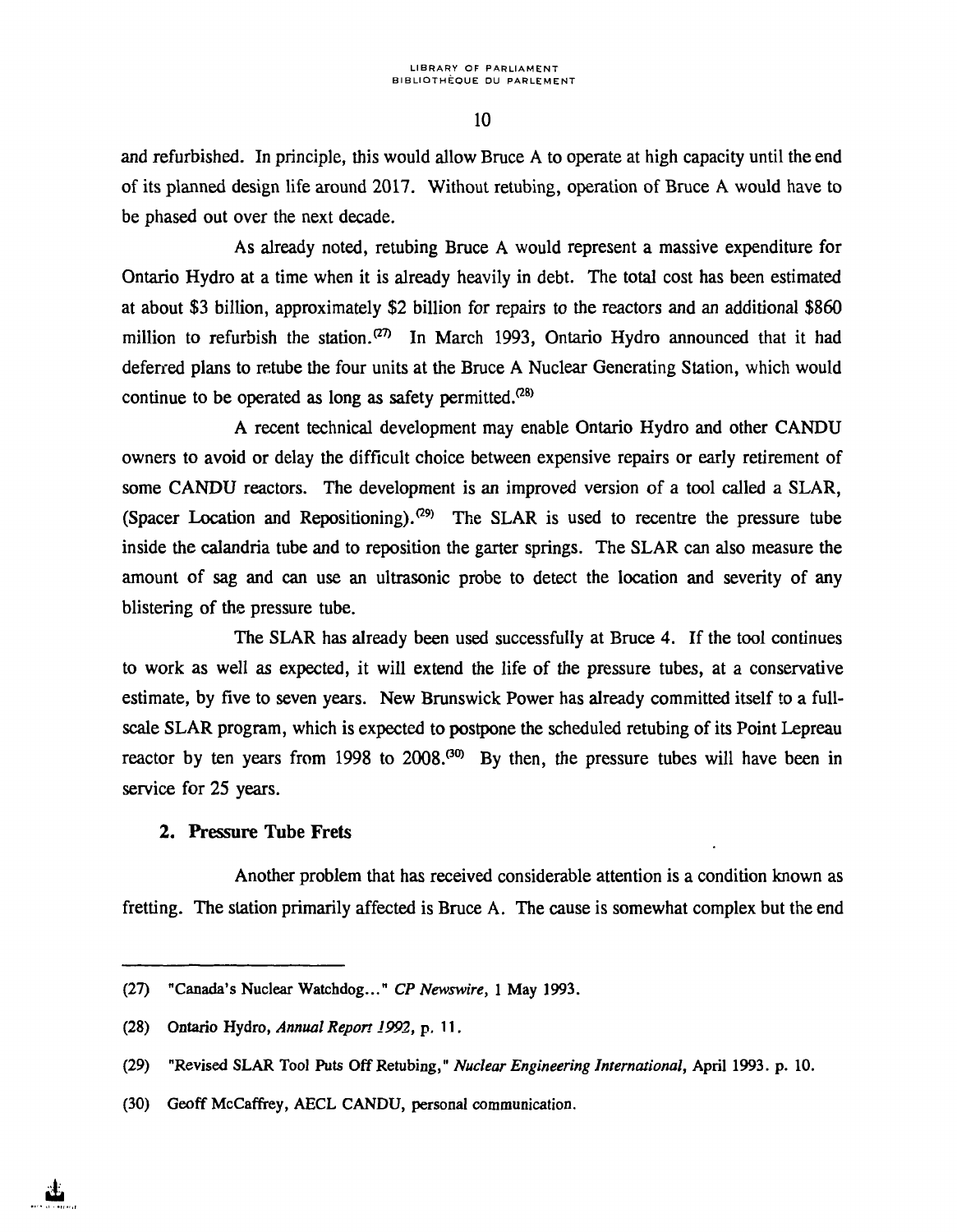result is that vibration of the fuel bundle at the inlet end of the pressure tube wears grooves or "fret marks" in the pressure tube. The grooves are shallow (between 0.07 and 0.15 mm in Unit  $1,^{(31)}$  compared to a wall thickness of about 6 mm). By themselves, the fret marks do not pose much of a threat to the integrity of the pressure tubes. The concern arises because of the potential for the fret marks to act as stress points, which can encourage the formation of hydrides. In certain circumstances, hydrides can cause a condition known as "delayed hydride cracking," which could, potentially, cause a pressure tube to rupture.

The probability of having at one time all the specific conditions necessary to cause delayed hydride cracking appears to be low and, so far, delayed hydride cracking from fret marks has not been seen at any Bruce A reactor.<sup>(32)</sup> In addition, Ontario Hydro has carried out an analysis indicating that a crack would be detected by coolant leaking into the space between the pressure and calandria tube, thus allowing the reactor to be shut down before the pressure tube could rupture.<sup> $(33)$ </sup> The AECB has decided that the risk is low enough to permit short-term operation of Bruce  $A^{(34)}$  but has limited the number of additional operating cycles before ACEB approval will be required to continue operation. $^{(35)}$ 

In November 1992, the AECB issued a six-month extension to Bruce A's operating licence, rather than renewing it for the normal two-year period. This was done to allow "time to resolve uncertainties regarding the long-term pressure tube integrity."<sup>(36)</sup> In May 1993, after reviewing the situation, the AECB granted a one-year operating licence to Bruce A.

(36) *Ibid., p.* 13.

<sup>(31)</sup> Atomic Energy Control Board, *AECB Staff Annual Report of Bruce A NGSfor the Year 1991,* Ottawa, November 1991, p. 11.

<sup>(32)</sup> Atomic Energy Control Board, *AECB Staff Annual Report on the Bruce A Nuclear Generating Station for the Year 1992,* Ottawa, September 1993, p. 11.

<sup>(33)</sup> AECB Staff Annual Report of Bruce A NGS for the Year 1991, p. 11.

<sup>(34)</sup> *AECB Staff Annual Report on the Bruce A Nuclear Generating Station for the Year 1992,* p. 15.

<sup>(35)</sup> *Ibid.,* p. 12. '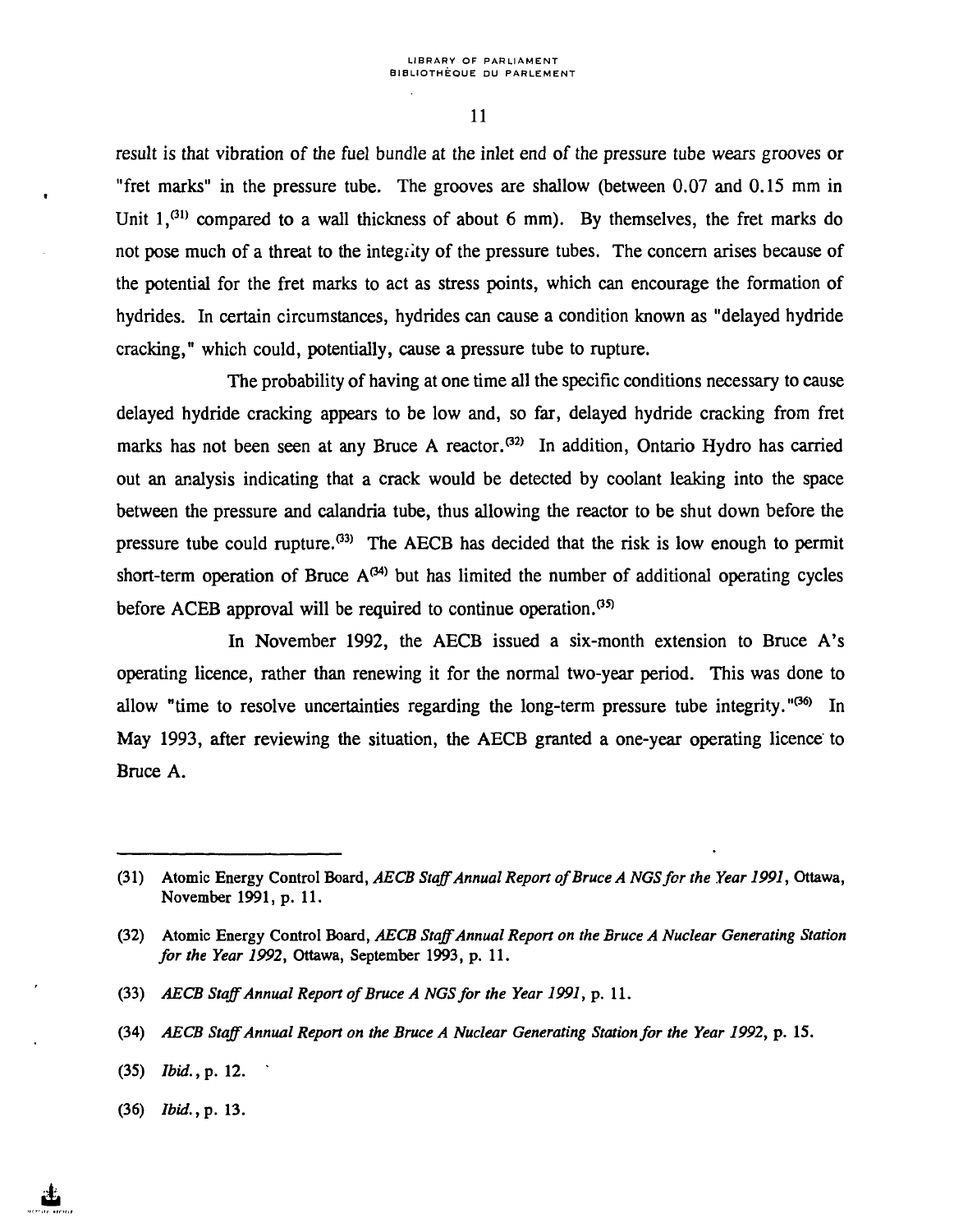Some pressure tube fretting has also been found at Bruce B; however, the problem is less severe than at Bruce A. Pressure tubes at Bruce B were installed in such a way that stresses are very low and the pressure tubes are consequently less likely to develop cracks or fail. $(37)$ 

## **3. Shut Down System Design Flaw**

Another serious problem at the Bruce Nuclear Generating Station came to light during an Ontario Hydro assessment of proposed changes to prevent further pressure tube fretting. A flaw was found in the analysis of a major loss-of-coolant accident. Under certain (highly improbable) conditions, the shut-down systems would not have a sufficient margin of safety if a major loss of coolant occurred while the reactors were operating at full power.<sup> $(38)$ </sup> As a result of this discovery, all the Bruce reactors were derated to a maximum of 60% of full power, through the Bruce B reactors were subsequently allowed to increase to 80% of full power. The economic penalty for derating is very high; however, Ontario Hydro has already found solutions to the problem and is making modifications at Bruce which will be completed by the summer of 1994. The modifications will have the additional benefit of eliminating the major cause of fretting in the pressure tubes.

#### **4. Steam Generators**

The steam generators have also caused problems for Ontario Hydro both at Bruce A and to a lesser extent at Bruce B. Leaking steam generator tubes have resulted in a number of shutdowns of units at Bruce A. The cause of the leaks has been given as a combination of vibration-induced fatigue and stress corrosion cracking.<sup>(39)</sup> The problem was aggravated in one of the Unit 2 steam generators by a lead shielding blanket that had been accidentally left in the steam during an earlier shutdown.

<sup>(37)</sup> Atomic Energy Control Board, *AECB Staff Annual Report on the Bruce B Nuclear Generating Station for the Year 1992,* Ottawa, September 1993, p. 12-13.

<sup>(38)</sup> Atomic Energy'Control Board, *Annual Report 1992-93,* Minister of Supply and Services Canada, p. 9.

<sup>(39)</sup> *AECB Staff Annual Report on the Bruce A Nuclear Generating Station for the Year 1992,* p. 10.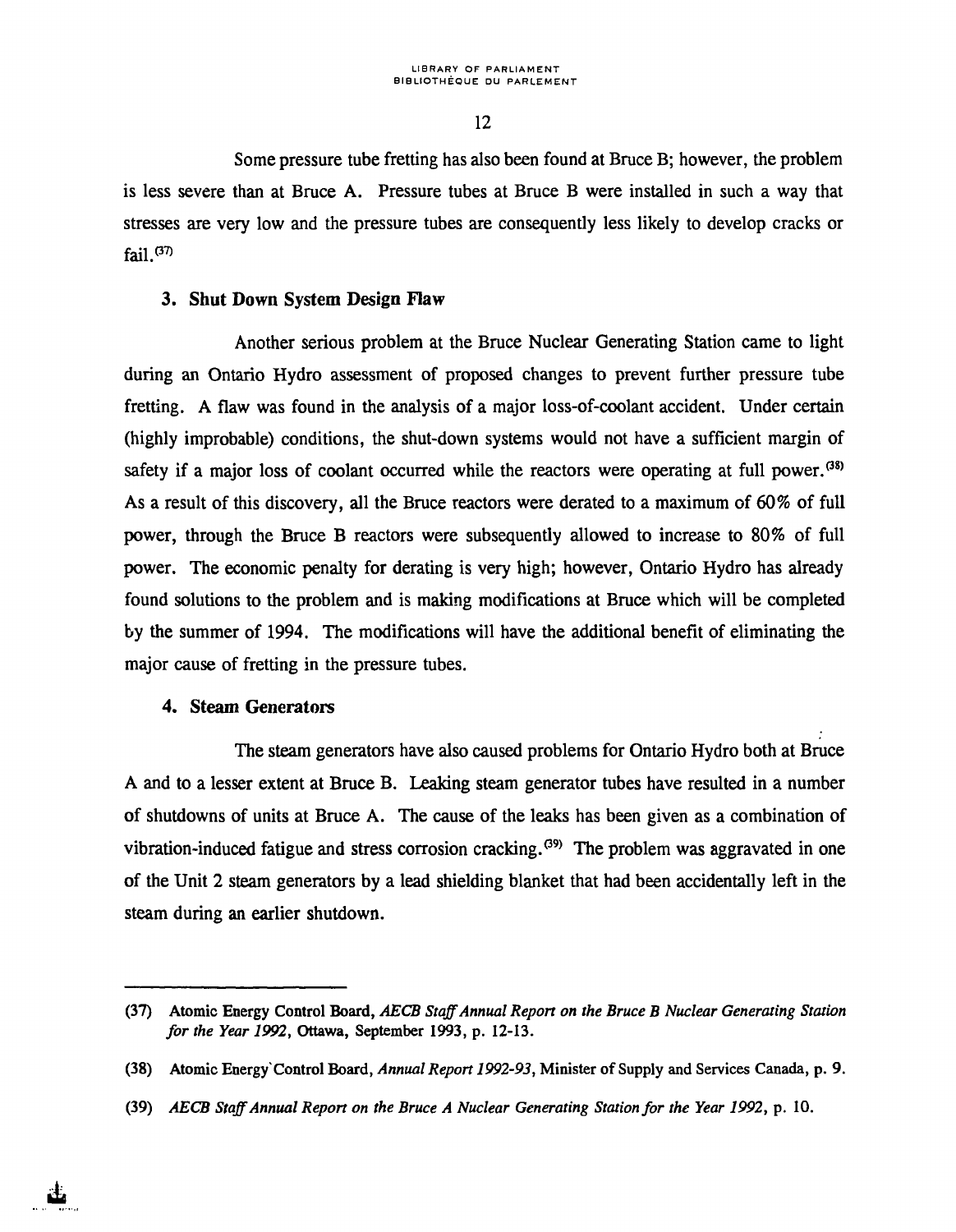The steam generators of the Bruce A units are undergoing an \$80-million refurbishing which should be complete by the end of 1993. The program will restore Units 1, 3 and 4 steam generators to essentially new condition; however, the repairs to the Unit 2 generators, which had suffered greater deterioration, will not be as extensive.<sup>(40)</sup>

## **£. Darlington**

Not all of Ontario Hydro's problems with its nuclear generating stations have been with its older units. The newest station of Ontario Hydro's complex of multi-unit nuclear generating stations is Darlington, located to the east of Toronto not far from Pickering.

## **1. Start-up Problems**

During its start-up phase, Darlington has suffered from technical problems which have delayed its coming on full stream. The most serious of these problems have been damage to the fuel bundles and cracks in the main generator rotor shafts.

The fuel bundle damage, which was first discovered in early 1991 in Unit 2, was found to be caused by vibration of the fuel bundles inside the pressure tubes. The cause was traced to the main heat transport pumps in the heavy-water primary heat transport system. The pump impellers generated a 150-cycle per second pressure fluctuation, which could be amplified at certain points in the heat transport system causing excessive fuel bundle vibration.<sup>(41)</sup> This problem has been corrected by replacing the original pump impellers with impellers that shift the dominant frequency of the pressure fluctuation from 150 to 210 cycles per second.<sup>(42)</sup>

The main rotor generator shaft transfers mechanical power from the turbine to the rotor of the electric generator. The generator is not part of the nuclear reactor system but it is an essential part of the power station. The first five generator rotor shafts delivered at

<sup>(40)</sup> Geoff McCaffrey, AECL CANDU, personal communication, 21 December 1993.

<sup>(41) &</sup>quot;Cracked Fuel Halts Darlington Startup," *Nuclear Engineering International,* April 1992, p. 7.

<sup>(42)</sup> Atomic Energy Control Board, *AECB Staff Annual Report on the Darlington Nuclear Generating Station for the Year 1992,* Ottawa, September 1993, p. 13-14.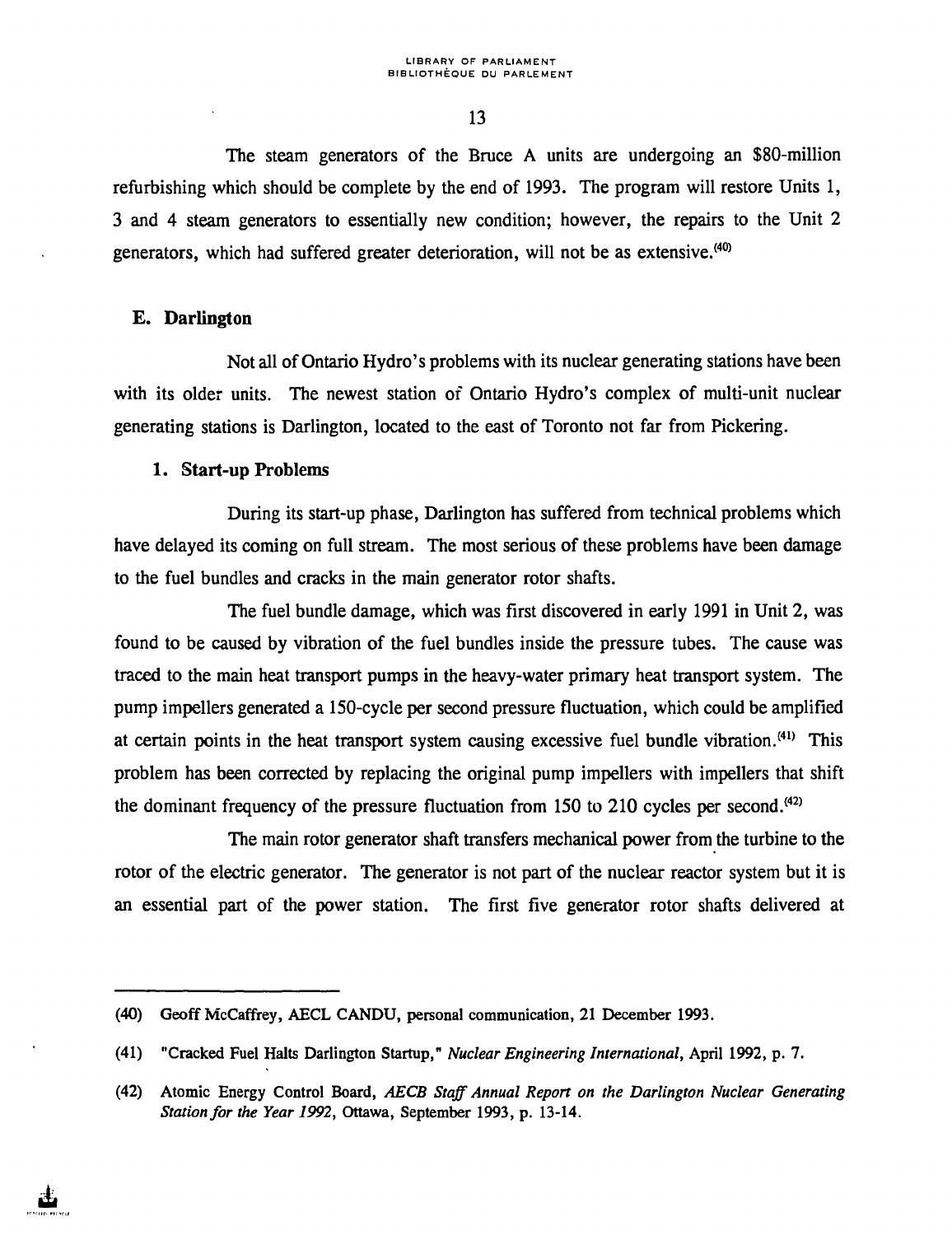Darlington were found to be susceptible to developing cracks. The danger of this is that the cracks might grow and eventually cause a catastrophic failure of the rotor shaft.

Small cracks discovered in the generator shaft at Unit 2 caused lengthy shutdowns in both 1990 and 1991. In May 1992, a redesigned rotor shaft that eliminates the cracking problem was installed in Unit 2. The rotors in Units 1, 3 and 4 have been modified to allow the units to run, but will be replaced by the new design rotor. This was to be done in May 1993 for Unit 1 and in March and August 1994 for Units 3 and  $4^{(43)}$ .

As a result of its teething problems, power output from Darlington has been low. During its first three and a half years of operation, Unit 2 achieved a lifetime load factor of only 29.9% while Unit 1, between July 1992 and the end of June 1993, achieved a load factor of 56.8%.<sup>(44)</sup> Units 3 and 4, which started up in late 1992 and early 1993, have not been operating long enough to establish reliable load factors.

#### 2. Costs

One of the major targets of criticism at Darlington has been its cost, which has far exceeded the original estimate and has helped to confirm the perception of the high cost of nuclear energy. Cost overruns are not unusual for large construction projects and, in the case of Darlington, many of the reasons for them were not directly related to the fact that it is a nuclear power plant.

Darlington was first ordered in 1973, although construction did not begin until about a decade later, between 1981 and 1985. Although earlier and lower figures have been used to gauge the cost escalation of Darlington, a realistic reference point is Ontario Hydro's estimate of \$7.4 billion at the start of construction in 1981. This estimate was the first to include detailed engineering design and included allowances for inflation based on a 1988 project completion date.<sup>(45)</sup>

(45) Geoff McCaffrey, AECL CANDU, "Background-Darlington Costs," unpublished article.

<sup>(43)</sup> *Ibid.,* p. 14.

<sup>(44) &</sup>quot;Load Factors to End June 1993," *Nuclear Engineering International,* November 1993, p. 19.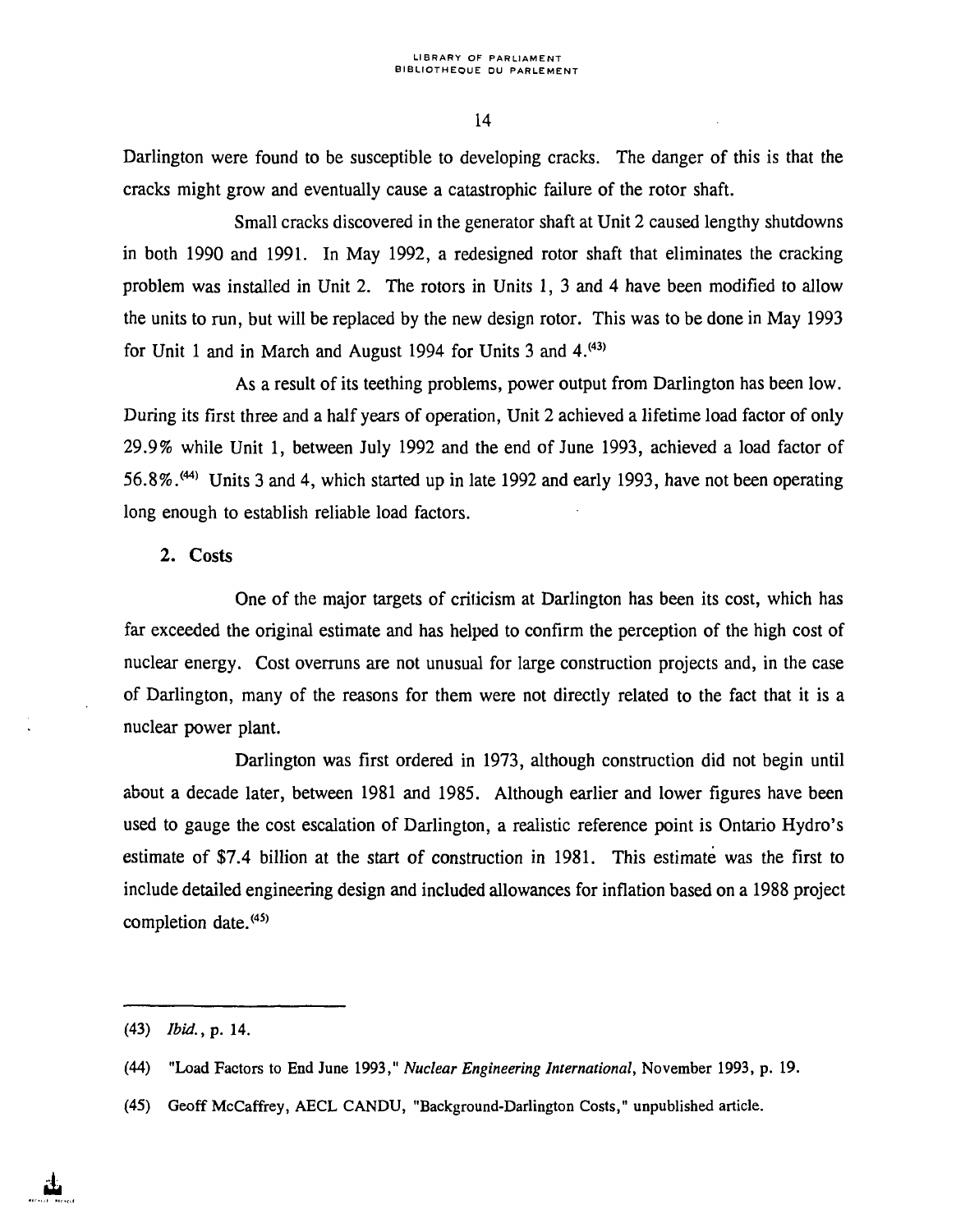The current estimate of \$13.8 billion amounts to an increase of \$6.8 billion or 86% over the 1981 estimate. The major contributing factor to the cost escalation has been delay in the construction schedule, which has added about \$3.3 billion through additional interest charges on the money borrowed to finance construction. About half of the delays were due to construction problems. Other causes were initiatives to reduce capital expenditures, which delayed Units 3 and 4 by two years; more stringent AECB requirements; and an electrical workers' strike.

Financial policy changes by Ontario Hydro, including changes in the way that capital on multi-unit projects is brought into the rate base and the inclusion of the cost of nuclear training (previously charged against current operation), added a further \$1.2 billion.

The two remaining contributing factors were design changes during construction, mostly due to changes in AECB regulations, which added about \$0.9 billion, and a greater complexity of design and construction requirements than had been anticipated in the 1981 estimate which added a further \$1 billion to the cost.

#### **AECL**

#### **A. Introduction**

Although Atomic Energy of Canada Limited (AECL) is not directly involved in the generation of nuclear power, it plays a major and essential role in the Canadian nuclear industry. AECL is the primary Canadian research and development agency in the field of nuclear energy. As such, it is responsible for the design, engineering, and marketing of CANDU reactors as well as providing engineering and scientific support services to CANDU owners. In addition, it conducts research and development in a wide range of-basic and applied fields of science and technology.

AECL was incorporated as a federal Crown corporation in 1952 to carry out research and development in the peaceful uses of nuclear energy. AECL's stated mission is to maintain CANDU as a "long term, competitive electricity supply system" in support of a federal government policy of maintaining a domestic nuclear energy supply option.<sup>(46)</sup>

<sup>(46)</sup> Atomic Energy of Canada Limited, *Corporate Plan and Budgets Summary 1992/93-1996/97,* Ottawa, April 1992, p. 1.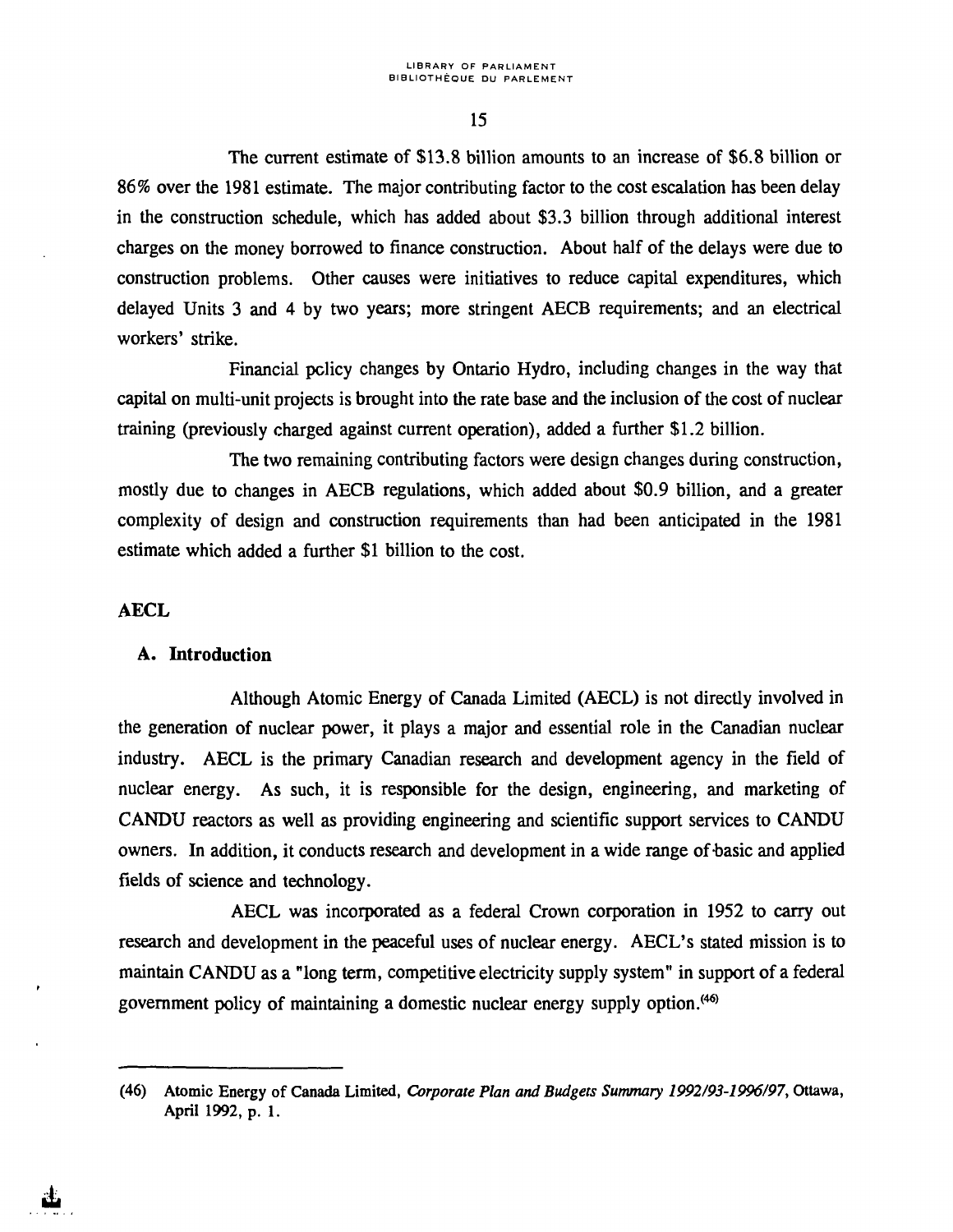AECL has two main divisions, AECL CANDU and AECL Research, under the direction of a Corporate Office. The CANDU division is responsible for the design of CANDU plants, and both foreign and domestic marketing. It also provides engineering and project management services to its customers. The CANDU division is self-supporting and in fact operates at a profit that helps to underwrite R&D operation. The Research Division conducts research and development into the safety and efficiency of existing CANDU plants and improvements to the technology of future reactors.<sup>(47)</sup> The annual operating budget of the Research Division is about \$300 million, of which about \$160 million is provided by the federal government. Most of the rest comes from commercial operations and cost recovery from third parties. AECL's total workforce is made up of about 4,500 employees.

## B. CANDU-Design **and Marketing**

#### 1. **Design**

AECL's design activities are currently focused on the next generation of CANDU reactors: the 450 MWe CANDU-3 and the 900 MWe CANDU-9. AECL's top priority is the design of the CANDU-3 reactor, which is now more than 70% complete. The CANDU-9 is at a much earlier stage of development.

The 450 MWe CANDU-3 is significantly smaller than the standard AECL CANDU-6 (approximately 700 MWe). The CANDU-3 features a simplified modular design, which emphasizes a low capital cost, shorter construction times, high adaptability, high reliability and easy maintenance. $(48)$ 

This approach offers a number of advantages. AECL anticipates that the construction time of a CANDU-3 reactor will be three years. By comparison, the shortest construction time so far for a CANDU-6 has been about five years. A shorter construction time reduces the capital costs by minimizing the accumulation of interest charges. In principle, a

<sup>(47)</sup> *Ibid.*

<sup>(48)</sup> Atomic Energy of Canada Limited, CANDU Operations, *Candu-3 Technical Outline,* Document Number 74-O1010-TED-O1 (Rev 9), September 1989, p. 1.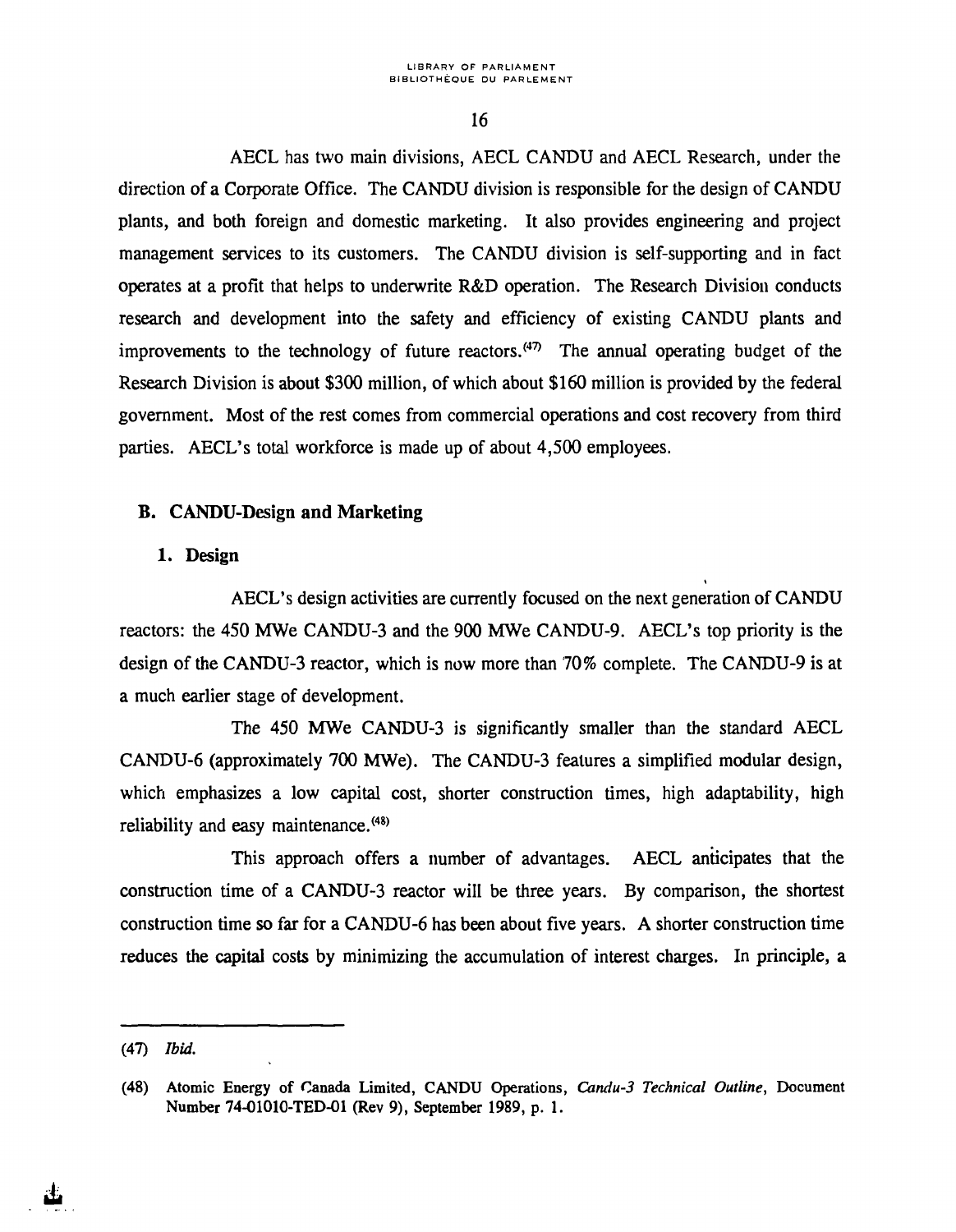shorter lead time should also allow generation capacity to be better matched to demand. Another anticipated advantage of the CANDU-3 is that, because of its greater simplicity, countries with the basic technical abilities should be able to fabricate components for the CANDU-3 system.

The CANDU-3 design phase has been prolonged as a result of cutbacks at AECL and at present AECL does not have a firm date for completion, which may depend on customer commitment to CANDU-3.

Under the terms of a memorandum of understanding (MOU) signed with the Government of Saskatchewan in December 1992, AECL is relocating its design and engineering team and marketing office for the CANDU-3 to Saskatoon, Saskatchewan. The relocation entails placing a team of 115 employees in Saskatoon by December 1993 and increasing the team to its full complement of 140 by December 1994.<sup>(49)</sup>

The larger CANDU-9 is still at a very early stage of development. One of the factors driving its development is the difficulty of licensing new nuclear reactor sites. In this situation, maximum utilization of available sites tends to favour large capacity reactors. It should be remarked that the design of the 900 MWe units at Darlington, Ontario, was developed largely by Ontario Hydro and that the Darlington reactors are not CANDU-9 designs.

## **2. Marketing**

#### **a. Export Markets**

Although the growth of nuclear power has slowed considerably, there are still a substantial number of nuclear reactors around the world either under construction or planned. Few orders have been placed for new reactors, however (only eight in 1991 and 1992).<sup>(50)</sup> Given the current market, AECL has done well in selling three CANDU reactors, all to South Korea, since 1990. The most recent sale of two CANDU-6 reactors to Korea Electric Power Co. (KEPCO) was announced in September 1992. This brings the total number of CANDUs sold to South Korea to four. Before these sales, the last sales of CANDU reactors were to Romania in the early 1980s.

<sup>(49)</sup> Memorandum of Understanding between the Government of Saskatchewan and Atomic Energy of Canada Limited (AECL), 21 December 1992.

<sup>(50)</sup> *Nuclear Sector Focus 1993,* p. C-21.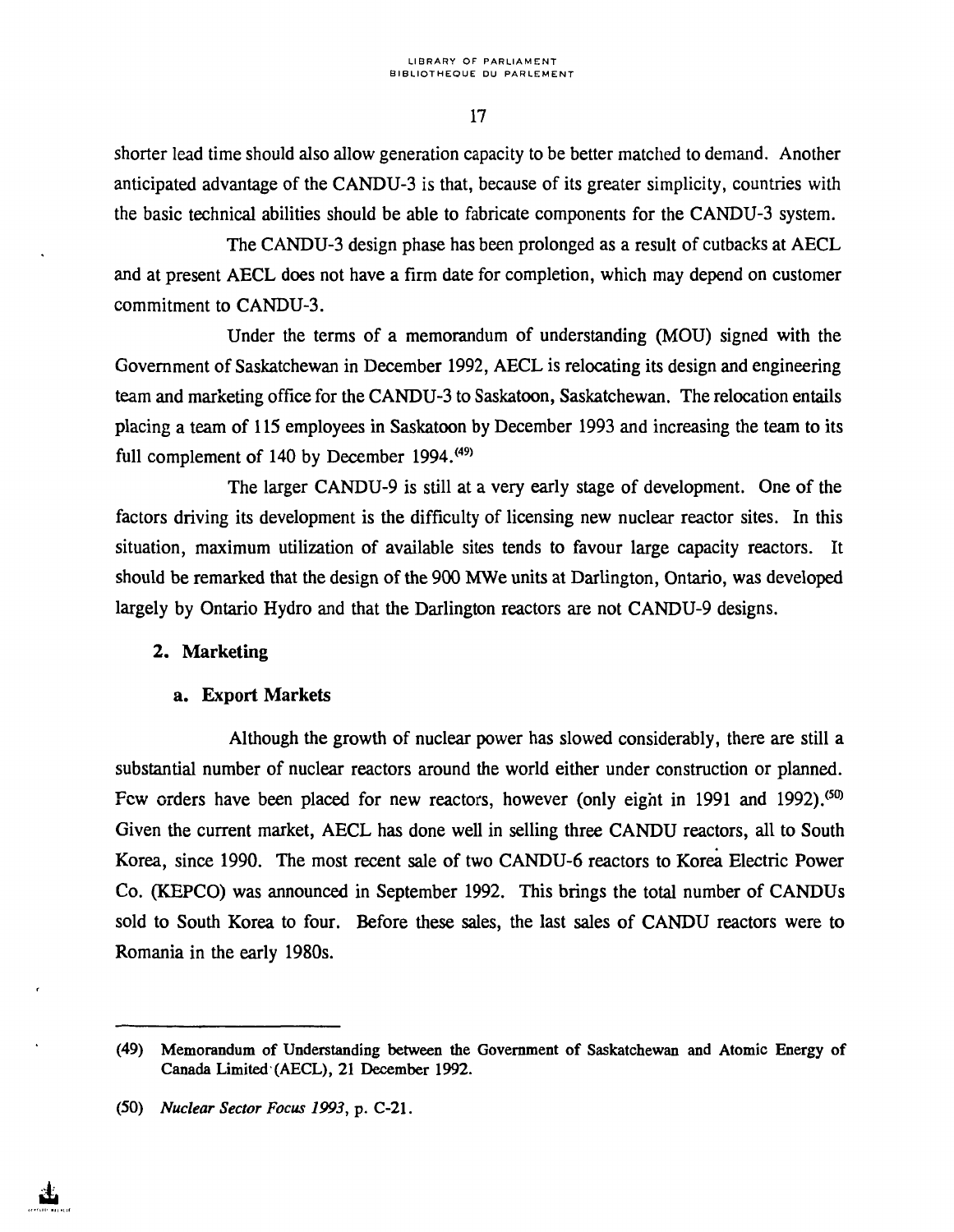At present, South Korea remains one of the best prospects for export sales. According to AECL, South Korean long-range plans call for three additional CANDU units beyond Wolsong 3 and 4. AECL anticipates that, after Wolsong 3 and 4, Korea will probably prefer the larger CANDU-9 reactors.<sup>(51)</sup>

As noted above, AECL sold five CANDUs to Romania between 1979 and 1985. Construction, which began at Cernavoda between 1980 and 1986, stalled when the project got into difficulties in the late 1980s. In 1991, the Canadian government made a decision to provide financing for a project management contract for Cernavoda 1 through the Canada Export Development Corporation.<sup>(52)</sup> The initiative should help to put the Romanian CANDU program back on track and it is now planned that Cernavoda will start supplying badly needed power by late  $1994$ .<sup> $(53)$ </sup>

In the longer term, the best prospects for export sales will probably be among the rapidly expanding economies of south-east Asia; however, there may also be some potential for sales in western Europe.<sup>(54)</sup>

#### **b. Domestic Market**

Prospects for the sale of CANDU reactors within Canada appear to be remote in the near future. Three provinces, Ontario, Quebec, and New Brunswick, already have nuclear facilities. Of the other provinces, only Saskatchewan has entertained the possibility of developing nuclear power.

After it was elected to power in September 1990, Ontario's NDP government placed a moratorium on the construction of new nuclear facilities in the province.<sup>(55)</sup> In reality the moratorium is mostly symbolic. Ontario now has a substantial surplus of electrical

<sup>(51)</sup> Atomic Energy of Canada Limited, *Corporate Plan and Budgets Summary 1992/93-1996/97,* p. 3.

<sup>(52)</sup> *Ibid.,* p. 3.

<sup>(53)</sup> Atomic Energy of Canada Limited, *1991-1992 Annual Review,* Ottawa, 1992, p. 15.

<sup>(54)</sup> *Ibid.,-p.* 17.

*<sup>(55)</sup>* Energy Mines and Resources, *1990 Canadian Minerals Yearbook,* Minister of Supply and Services, Ottawa, 1991, p. 67.8.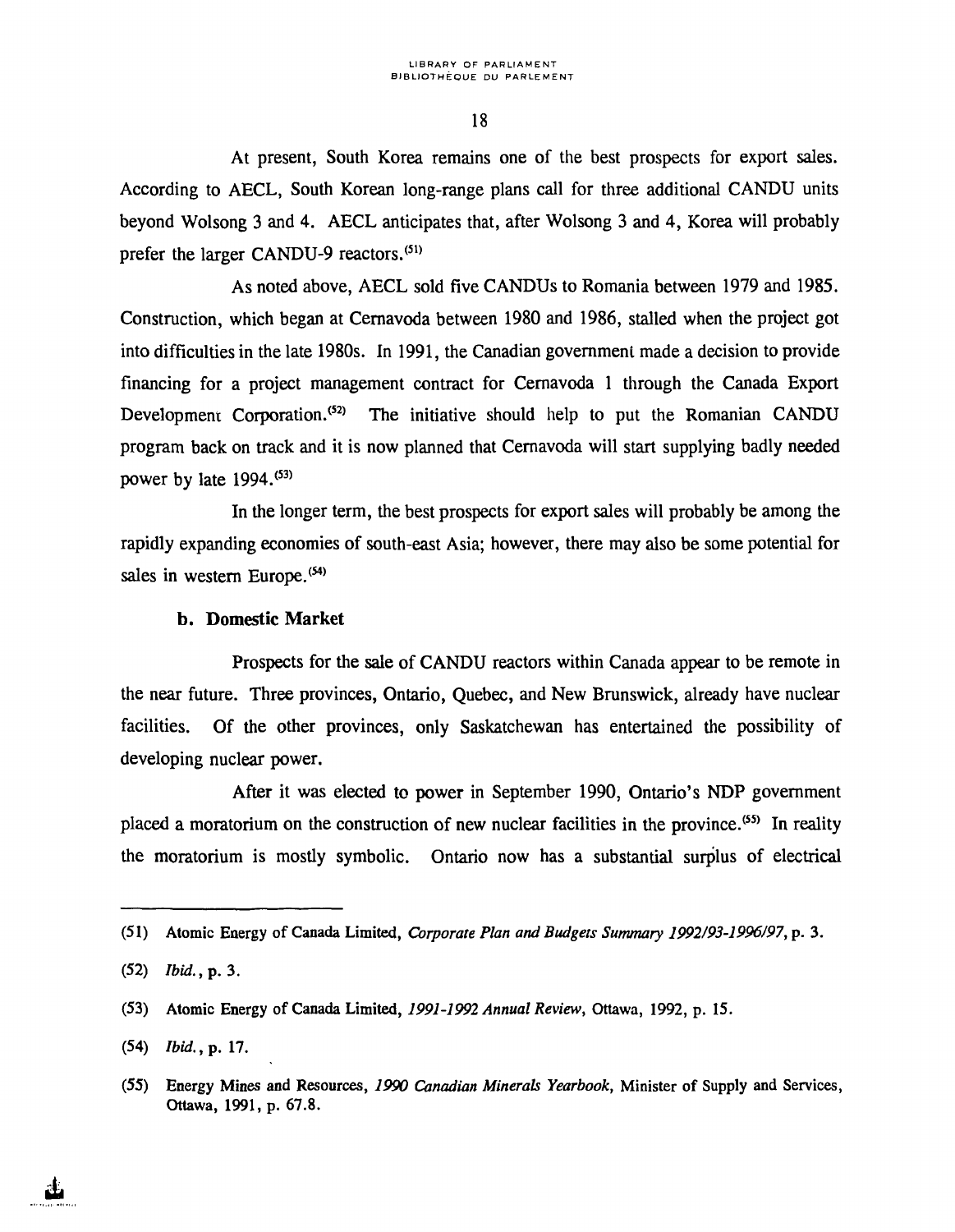generating capacity. In December 1991, Ontario Hydro presented an updated version of its 25 year demand/supply plan, which now emphasizes demand-side management and non-utility generation and postpones the need for new generating facilities for the foreseeable future.<sup>(56)</sup> As far as Ontario is concerned, AECL CANDU's activities will be concentrated on the rehabilitation of Ontario Hydro's older "A" stations.

Quebec has only one operating nuclear power station, Gentilly 2, located near Trois Rivières. Quebec is committed to hydro generation and currently has more than sufficient hydro capacity to meet its expected needs. New Brunswick is the only other Canadian province that currently operates a nuclear generating station. AECL has had continuing discussions with New Brunswick Electric Power Corporation regarding a second nuclear power unit to be on-line by the end of the century but it is not yet clear if and when a firm project commitment might be made. $(57)$ 

In March 1992, a new Saskatchewan government decided not to proceed with the MOU reached between Saskatchewan Power Corporation and AECL under the previous government, which had offered some prospect of an expanded nuclear industry in Saskatchewan. In December 1992, the Saskatchewan government and AECL signed a new MOU, which, although it explicitly stated that the Government of Saskatchewan had made no pre-commitment to purchase a CANDU-3, did not rule out the possibility of its doing so.<sup>(58)</sup>

 $\ddot{\cdot}$ 

#### C. AECL Research

Most of AECL's nuclear-power-related research activities are carried out at its Chalk River Laboratories near Ottawa, Ontario, and at its Whiteshell Laboratories at Pinawa, in south eastern Manitoba.

<sup>(56)</sup> Energy Mines and Resources, *1991 Canadian Minerals Yearbook,* Minister of Supply and Services, Ottawa, 1992, p. 50.10.

<sup>(57)</sup> Atomic Energy of Canada Limited, *Corporate Plan and Budgets Summary 1992/93-1996/97,* p. 3.

<sup>(58)</sup> *Memorandum of Understanding between the Government of Saskatchewan and Atomic Energy of Canada Limited (AECL),* 21 December 1992.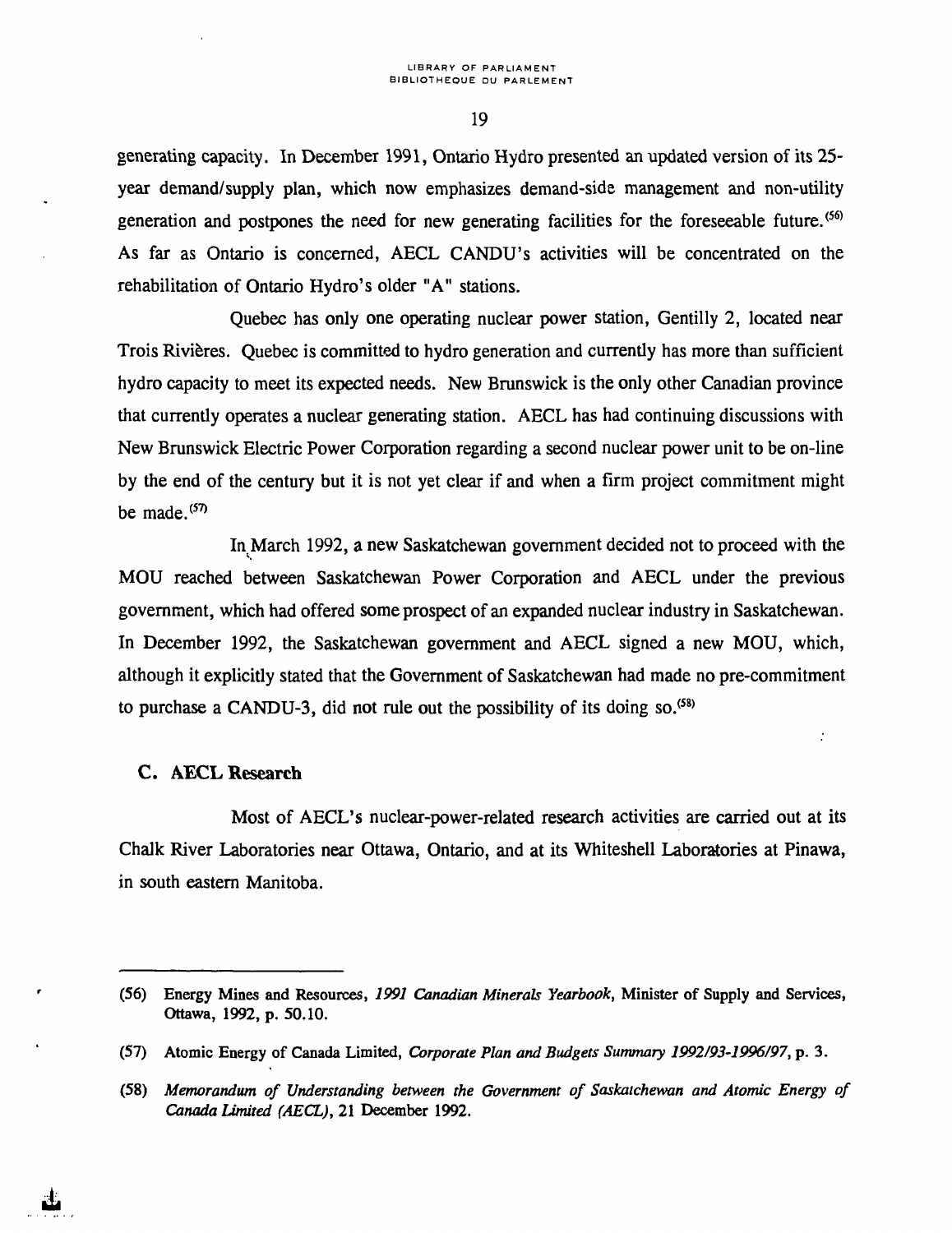AECL's research and development programs encompass a wide range of activities. A major portion of the corporation's efforts are dedicated to supporting CANDU operations. For example, AECL carries out research into means of reducing the probability of cracking and failure of pressure tubes. The AECL research program has also helped to determine the cause of the fuel bundle damage at Darlington. Another major area of activity is the development of radioactive waste disposal technologies, such as the concept of deep disposal of spent nuclear fuel in the Canadian Shield. Much of this work has been carried out at the Underground Research Laboratory near AECL's Whiteshell Laboratory in Pinawa, Manitoba.

Other areas of research include the environment and radiation biology. AECL also pursues the development of commercial technologies in both nuclear and non-nuclear fields.

## D. Recent Developments

Like other sectors of the nuclear industry, AECL is being forced to streamline its operations. In January 1993, AECL announced that it would eliminate 250 positions from its research division in order to cut \$15 million from its \$300-million operating budget. This followed a federal government directive that AECL must become more self-sustaining.<sup>(59)</sup> The job cuts involved both Chalk River and Whiteshell and affected support staff rather than researchers. In an earlier move, the number of head office staff in Ottawa was reduced by almost two thirds, from  $160$  to  $54.^{60}$ 

More recently, AECL has established a corporate task force to look into restructuring the corporation to increase its cost-effectiveness. The task force is to report its recommendations by the end of 1993 and the transition is to be completed during the first part of 1994.<sup>(61)</sup> Changes are necessary for AECL to meet its primary mission of supporting and advancing CANDU technology.

<sup>(59)</sup> John Ibbitson, "Chalk River Feels Fiscal Pinch," *Ottawa Citizen,* 7 January 1993, p. A.I.

<sup>(60) &</sup>quot;Atomic Energy Axing 250 Jobs," *Toronto Star,* 7 January 1993, p. 62.

<sup>(61)</sup> Tim Ruhnke, "Special AECL Task Team to Look at Restructuring," *The North Renfrew Times,* 29 September 1993, p. 6.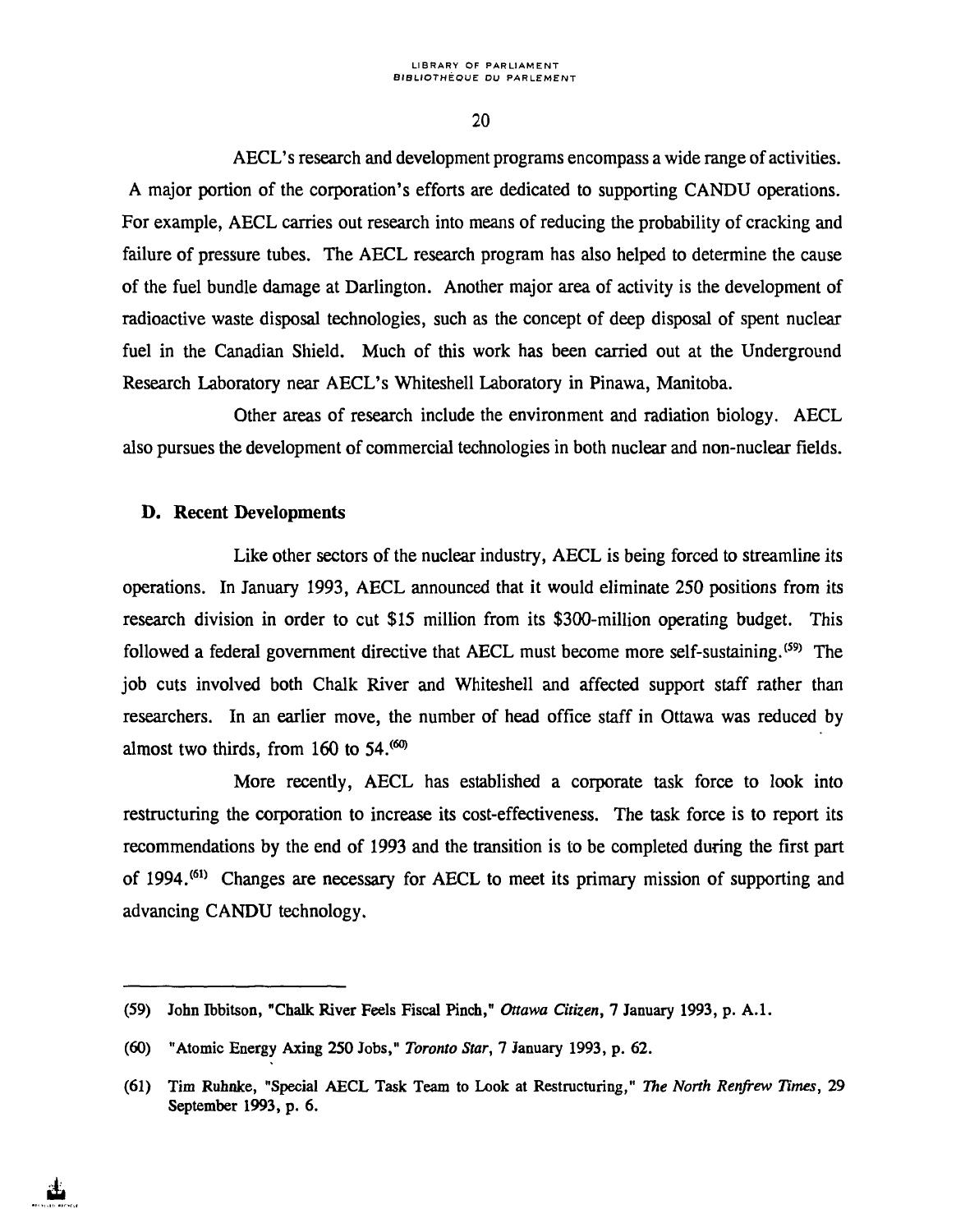As a further cost-cutting measure, AECL has cancelled plans to build its new "Maple-X10" reactor, which would have produced radioisotopes for Nordion International and other customers.<sup>(62)</sup>

#### **OUTLOOK**

Energy is fundamental to Canada's standard of living and Canada has one of the highest per capita consumptions of energy of any country in the world. This is not the same as saying that our economy uses energy inefficiently. Our high per capita use of energy is partly due to the northern climate and large geographical area of the country as well as to the fact that much of Canada's industry is energy-intensive. Nuclear power makes an important contribution to Canada's energy supply mix. Ontario, in particular, with 50% of its electricity generated by nuclear power, is highly dependent on this source of power.

For Canada, nuclear power has a number of advantages. With more than sufficient reserves of uranium for its own requirements for the foreseeable future and a domestic nuclear fuel industry fully capable of supporting the CANDU system, nuclear power assures Canada of a secure domestic supply of energy. Rather than having to import fossil fuels, Canada exports uranium, which contributes to a positive balance of trade.

Nuclear technology is also one of the few high-technology sectors where Canada has world-class capabilities. Not only is Canada able to fulfil its own requirements for nuclear technology but exports of nuclear technology far exceed imports. In addition, there are other important spin-off industries, such as radio-isotope production, food irradiation technology, and radiotherapy equipment, in which Canada is a world leader.

On the other hand, nuclear power appears to be losing its historical cost advantage over coal-fired electricity generation. The costs of building new nuclear facilities continue to escalate as do the costs of repairing the older power stations. In addition there is persistent apprehension over the safety of nuclear power and the disposal of radioactive wastes, particularly spent fuel.

<sup>(62)</sup> Tim Ruhnke, "AECL Stops Maple-X Project," *The North Renfrew Times,* 17 November 1993, p. 1.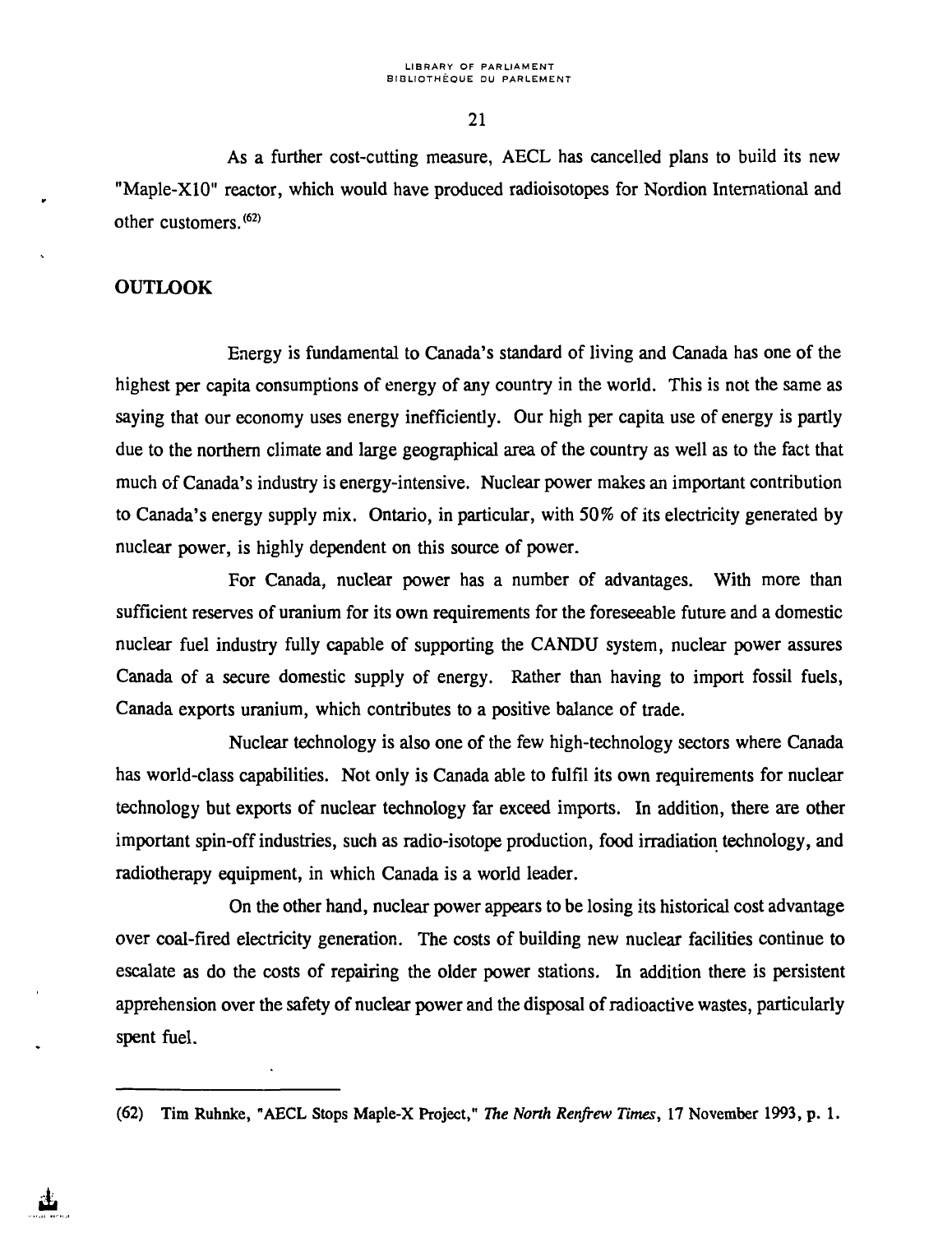There are also issues surrounding the environmental impacts of energy production. Often the debate centres on the relative merits of nuclear and coal-fired electricity generation. Concern over acid emissions and greenhouse gases would seem to give some advantage to nuclear power, although substantial gains have been made in reducing acid emissions from coal-fired generating stations. Advocates of sustainable development support a shift to energy conservation and renewable sources of energy. Undoubtedly there are significant gains to be made in energy conservation, but these will not occur overnight and, at some stage, further measures will not be justified by the diminishing returns. Moreover, renewable sources of energy, large- hydro-electric developments for example, are themselves not without environmental impact. Even with greater reliance on renewable energy and conservation, conventional energy sources will still be required. The question is: what part will nuclear power play?

In the short term, there is realistically no alternative, particularly for Ontario, to the continued use of nuclear power. Since it has made the investment in nuclear facilities, for Ontario to turn to another form of electricity generation would be prohibitively costly.

The real issue is whether nuclear power will be gradually phased out over the long term or whether there will be a renewed commitment to further nuclear development as new generating capacity is required. If this happens, it will not be for some time. The current NDP government in Ontario has placed a moratorium on further nuclear development in the province and Ontario Hydro's current long-range plans do not foresee the need for new base load capacity in the near future.

The installation of new nuclear generating capacity elsewhere in Canada is uncertain. As discussed above, the only provinces that might consider building new nuclear facilities are Saskatchewan and New Brunswick. Low growth in electricity demand, however, means that neither province is likely to need new generating capacity until well into the next century.

Much will depend on whether the nuclear industry is able to renew confidence in the performance of its nuclear generating stations and whether it can produce electricity at a competitive cost. Although many of the technical problems affecting the older CANDU stations appear to have been resolved, it remains to be seen whether the industry can restore load factors